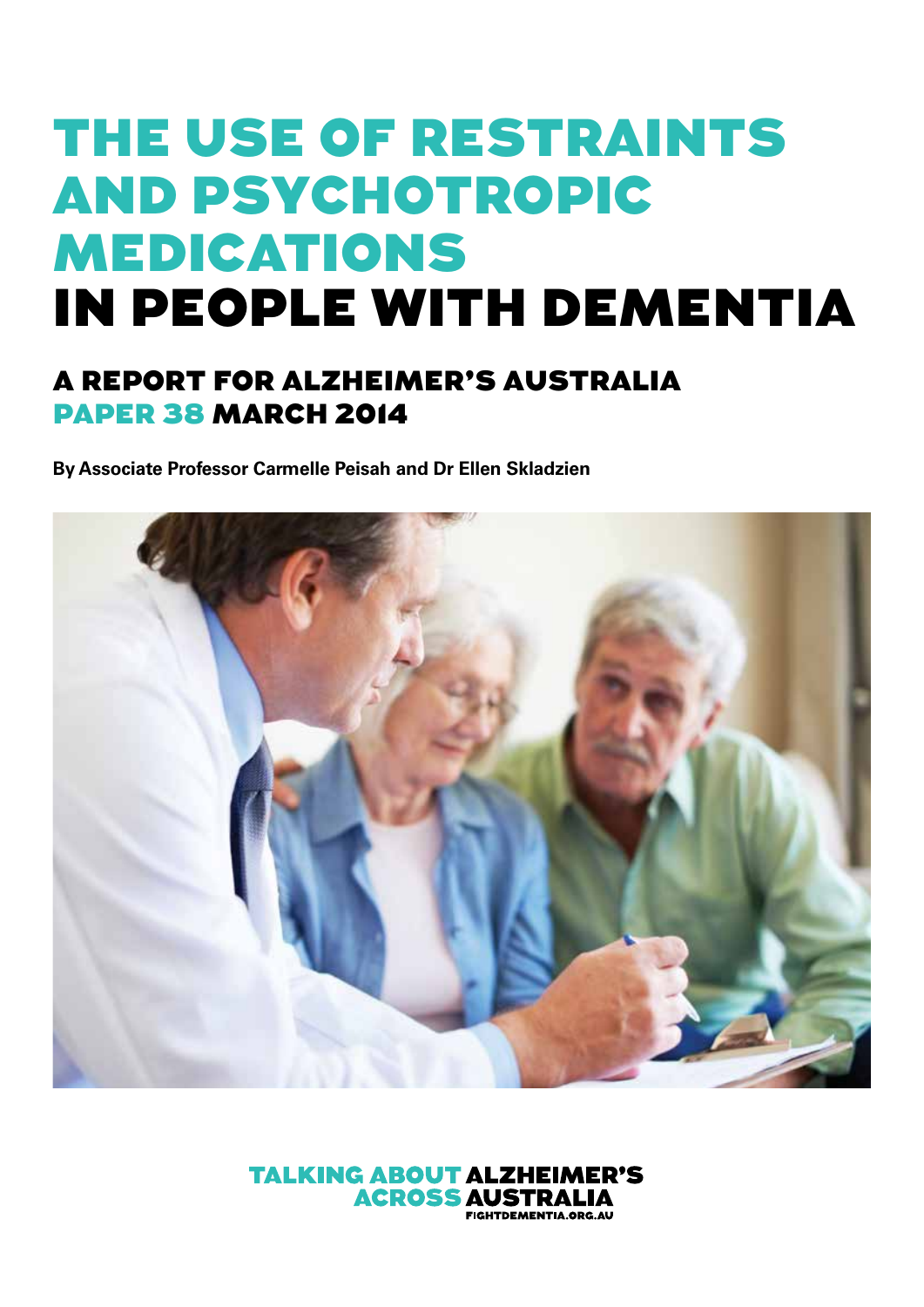© 2014, Alzheimer's Australia Inc. ABN 79 625 582 771 ISBN 978-1-921570-34-6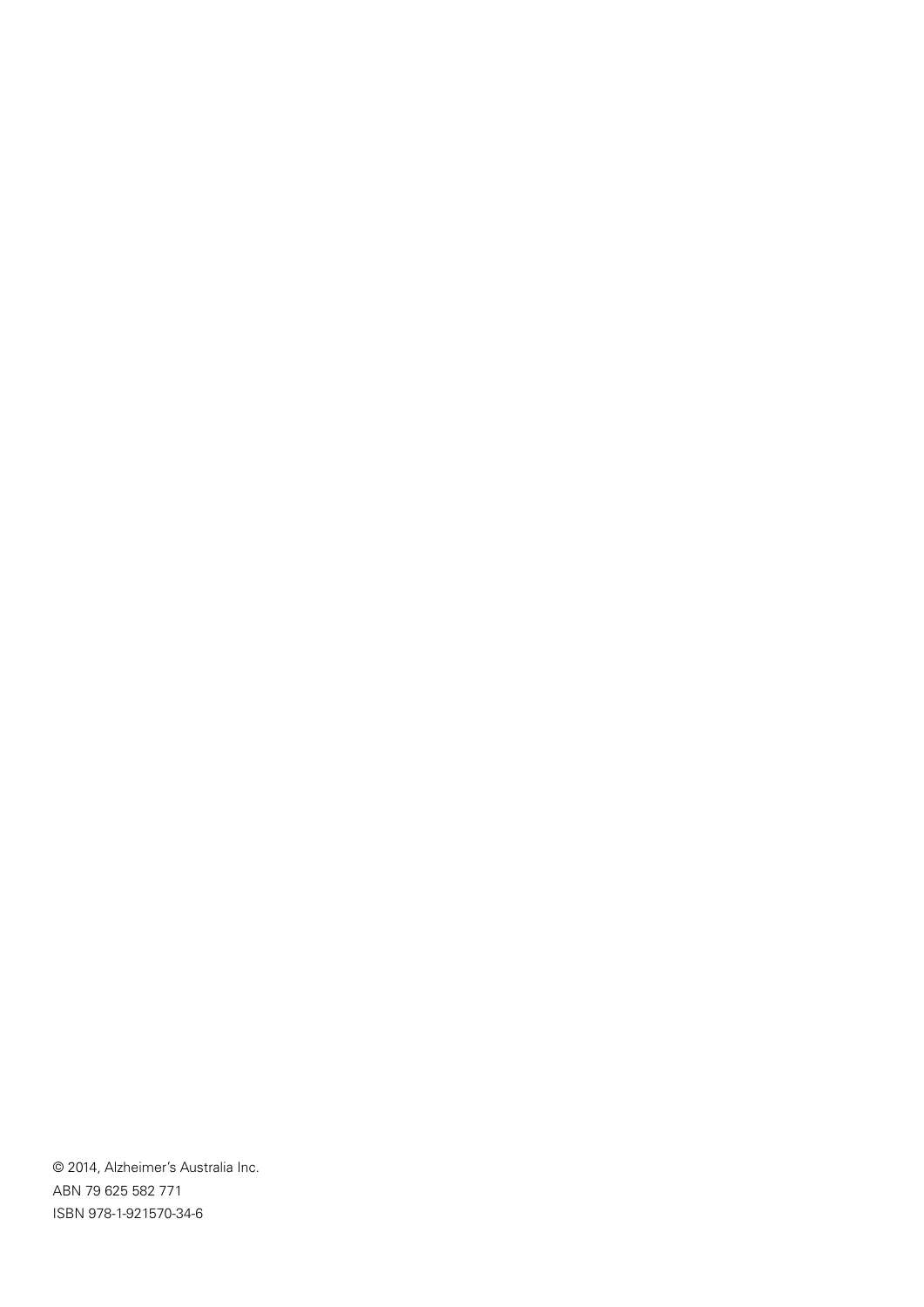### **CONTENTS**

| Foreword                                                                                        | 4  |
|-------------------------------------------------------------------------------------------------|----|
| Definitions                                                                                     | 5  |
| Purpose of this paper                                                                           | 6  |
| The Key Points at a Glance                                                                      | 7  |
| Key Recommendations                                                                             | 9  |
| Background                                                                                      | 10 |
| Scope                                                                                           | 10 |
| Physical Restraint:                                                                             | 11 |
| What is physical restraint?                                                                     | 11 |
| How common is their use?                                                                        | 11 |
| Why do health care workers use restraint?                                                       | 11 |
| What are the consequences of using physical restraints?                                         | 11 |
| When should restraint be used?                                                                  | 12 |
| What are some alternatives to restraint?                                                        | 13 |
| What are the legal issues to be considered when using restraint?                                | 15 |
| Psychotropic Medications:                                                                       | 16 |
| What are psychotropic medications?                                                              | 16 |
| How common is their use?                                                                        | 16 |
| What are the symptoms that psychotropic medications treat?                                      | 16 |
| What causes these behaviours?                                                                   | 17 |
| What is the effectiveness of psychotropics in treating BPSD?                                    | 18 |
| What are some of the possible consequences of using psychotropics?                              | 19 |
| When should psychotropic medications be used?                                                   | 20 |
| What are some alternatives to psychotropics?                                                    | 21 |
| Why are psychotropic medications used as the first line approach to care of BPSD in some cases? | 23 |
| What are some of the legal issues around use of psychotropic medications?                       | 24 |
| Appendix: Recent initiatives to address use of restraint and antipsychotic medications          | 25 |
| References                                                                                      | 29 |
| Alzheimer's Australia Publications                                                              | 34 |
|                                                                                                 |    |

**A full copy of the report including appendices and references can be found at www.fightdementia.org.au**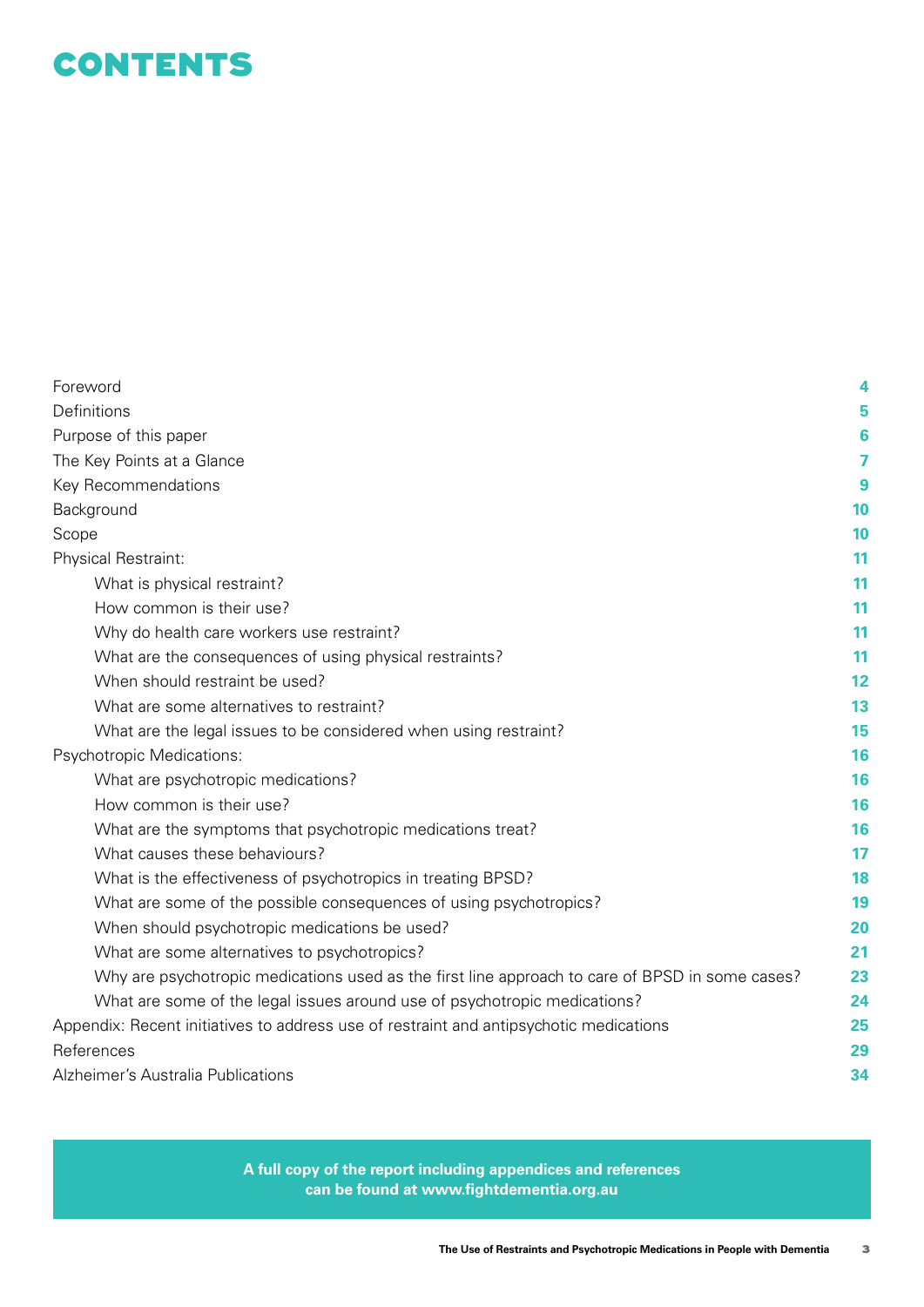### FOREWORD

Carers often face difficult and complex choices in the use of medications and restraints when caring for a person with dementia at home or seeking to ensure that the person they care for is receiving the appropriate care in residential aged care facilities.

These decisions can be made more difficult because of a lack of information about the effectiveness and potential consequences of these powerful medications, and a lack of awareness about alternative approaches. In some cases carers are not even being involved in the decision-making process. A study of Sydney nursing homes showed that only in 6.5% of cases was appropriate consent obtained (Rendina et al., 2009).

When it comes to the issue of physical restraints, family carers and aged care staff have a natural desire to want to keep the person they care for safe but often don't realise that restraining someone can increase the risk of falls and, in some cases, if restraints are not put in place carefully even put the person's life at risk.

The objective of this paper is to provide accessible information about the evidence on the current practice of physical restraints and the use of psychotropic medications. It looks at the physical and psychological consequences, the legal implications and the alternative approaches.

There are no simple answers. Clinical guidelines indicate that the first line of response to behavioural and psychological symptoms of dementia should be the use of psychosocial approaches (NSW Ministry of Health, 2013), but this paper also recognises that the use of restraints – whether physical or chemical – may be necessary in some circumstances. The concern is that in many cases physical and chemical restraints are often the first line of response to behavioural symptoms when, in most cases, other approaches should be tried first.

Family carers have the right to be properly informed about the potential consequences of psychotropic medications that can have dangerous side effects and the circumstances in which the use of medications and restraints may be appropriate.

There is a need to address the use of physical restraints and the cases of misuse of psychotropic medications for people with behavioural and psychological symptoms of dementia. Training and education for family carers and staff are a priority as is the availability of access to specialist advice through such organisations as the Dementia Behaviour Management Advisory Services. If we are to achieve the goal of care that respects the dignity and rights of people with dementia it is crucial that we achieve greater transparency in the use of restraints.

My thanks to Associate Professor Carmelle Peisah and Dr Ellen Skladzien for writing this publication and to our consumer networks and staff for their generous contributions.

**Ita Buttrose AO, OBE National President Alzheimer's Australia**

**March 2014**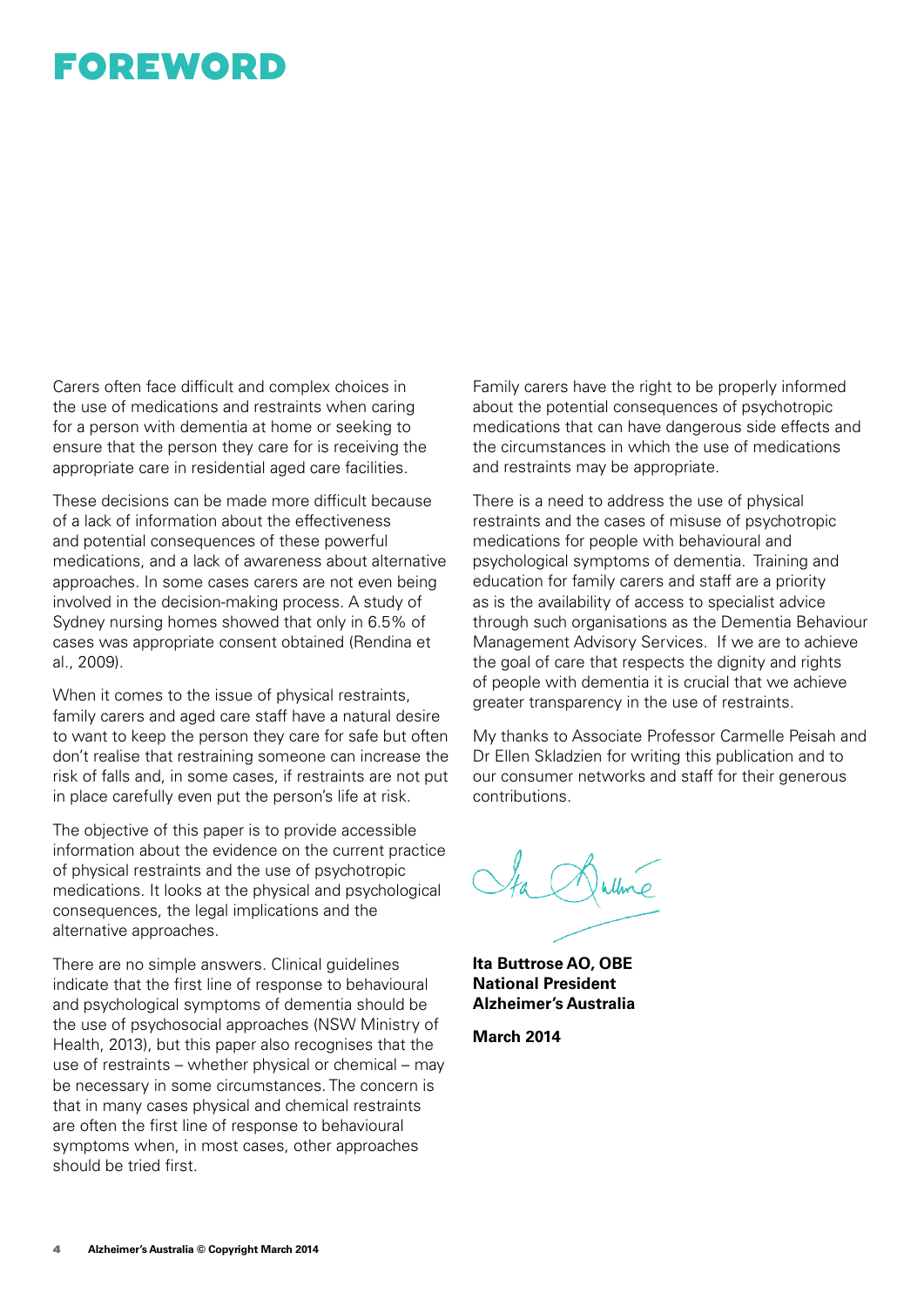### DEFINITIONS

#### **Antipsychotic Medications**

Antipsychotics (also known as neuroleptics) are medications that affect the action of a number of brain chemicals (neurotransmitters) and were initially developed to manage psychosis. Antipsychotics fall into two classes: typical and atypical. Typical antipsychotics were first developed in the 1950s to treat psychosis. They tend to be associated with more Parkinson's disease-like side effects (e.g. tremor, rigidity) and a syndrome of abnormal involuntary movements called tardive dyskinesia than the newer, atypical antipsychotics.

#### **Assault**

Assault is the application of force to a person, for example a hit, holding someone down or dragging them. It may also involve doing something that makes a person fear they are going to be assaulted, for example raising a fist.

#### **Behavioural & Psychological Symptoms of Dementia (BPSD)**

Behavioural and psychological symptoms of dementia (BPSD) are symptoms of disturbed perception, thought content, mood and behaviour occurring in people with dementia (Burns et al., 2012). They include agitation, aggression, calling out/screaming, intrusive behaviours, disinhibition (sexual), wandering, night time disturbance, shadowing, swearing, depression, anxiety, apathy, delusions, hallucinations, irritability and elation/euphoria.

#### **Chemical Restraint**

Chemical restraint is the intentional sedation or control of an individual's behaviour through the use of medicines.

#### **Delirium**

Delirium is a disturbance of consciousness and a change in cognition that develops over a short period of time as a consequence of a general medical condition, substance intoxication or withdrawal, use of medication or toxin exposure that is not better accounted for by a pre-existing or evolving dementia. It differs from dementia because it comes on suddenly rather than gradually. It may complicate dementia and it often presents with an acute change in behaviour.

#### **Effect Size**

A statistical measure of the strength or magnitude of a phenomenon, including the effect of an intervention or treatment (e.g. drug or psychosocial treatment) often used when multiple studies are combined. A large effect size is 0.5, a medium effect size is 0.3 and a small effect size is 0.1.

#### **False Imprisonment**

False imprisonment is confining a person to a particular space, for example locking a person in a house.

#### **Physical Restraint**

Any device, material or equipment attached to or near a person's body and which cannot be controlled or easily removed by the person and which deliberately prevents or is deliberately intended to prevent a person's free body movement to a position of choice and/or a person's normal access to their body.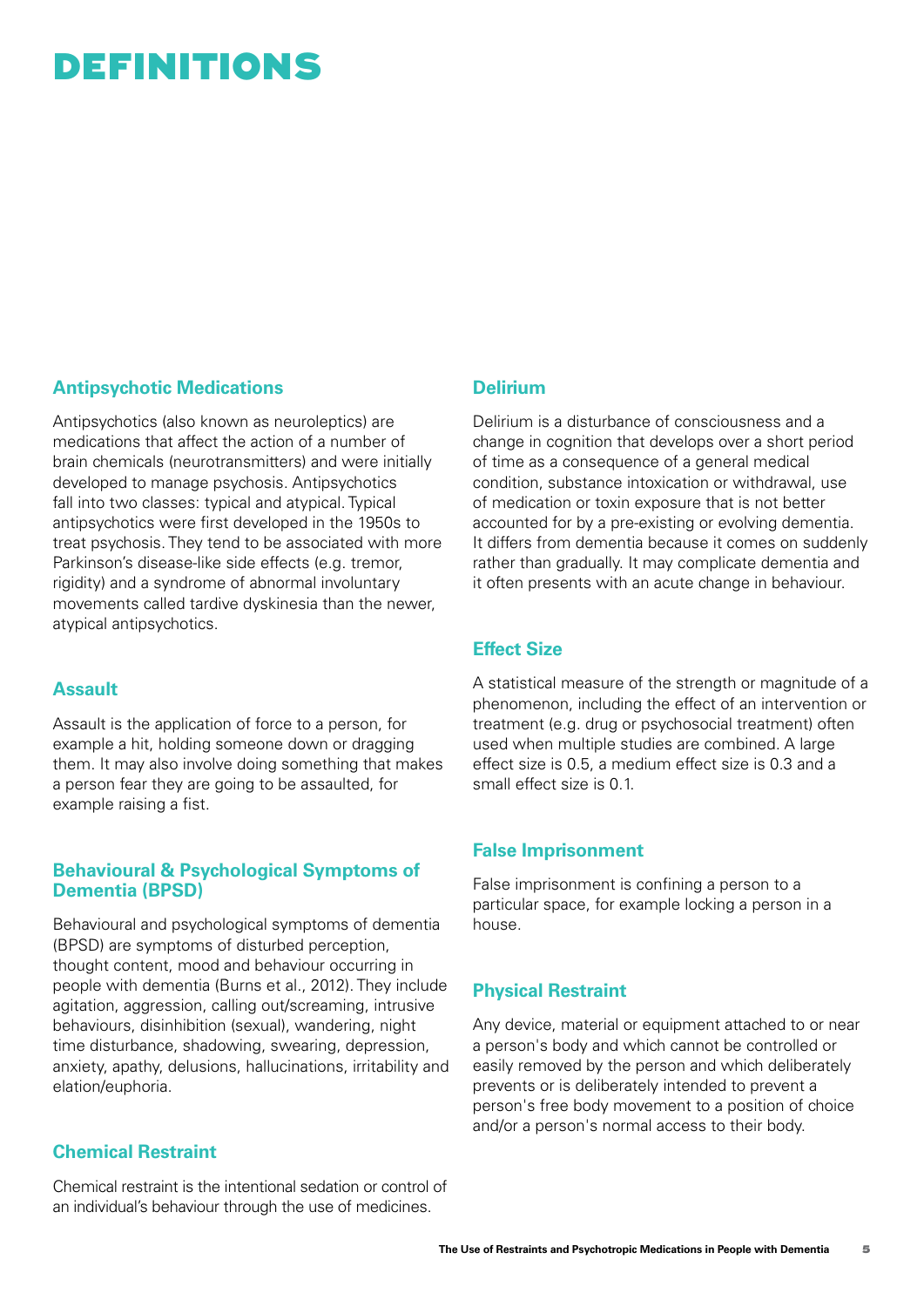### PURPOSE OF THIS PAPER

The inappropriate use of chemical and physical restraint, particularly within residential care but relevant also in hospitals and community settings, is a significant concern for people with dementia and their families. Issues regarding inappropriate use have been raised in a number of consumer consultations and examples of misuse of restraint have recently been highlighted in media reports. There have been questions from both consumers and providers about what the facts are around the use of restraint and what the evidence is for alternative approaches to care such as psychosocial approaches.

The purpose of this paper is to provide the evidence of current practice, consequences, legal issues and alternative approaches. This paper is designed to be used by consumers, advocates as well as health care professionals.

This paper is written by Associate Professor Carmelle Peisah and Dr Ellen Skladzien, National Policy Manager at Alzheimer's Australia. Associate Professor Peisah is an Old Age Psychiatrist and a Conjoint Associate Professor at UNSW and Clinical Associate Professor at Sydney University. She is Clinical Director of Specialised Mental Health Services for Older People, Northern Sydney Local Health District. She has published and presented widely on a range of dementia-related topics, with special expertise in capacity and ethics, end-of-life issues, BPSD and family issues.

This paper was developed with input from Nick O'Neill, Alzheimer's Australia NSW Board member, former president of the NSW Guardianship Tribunal and human rights lawyer with expertise in medico-legal issues including decision-making, and Eesa Witt who is a Registered Nurse and Alzheimer's Australia NSW Board member who has extensive clinical experience in caring for people with dementia, delirium and BPSD.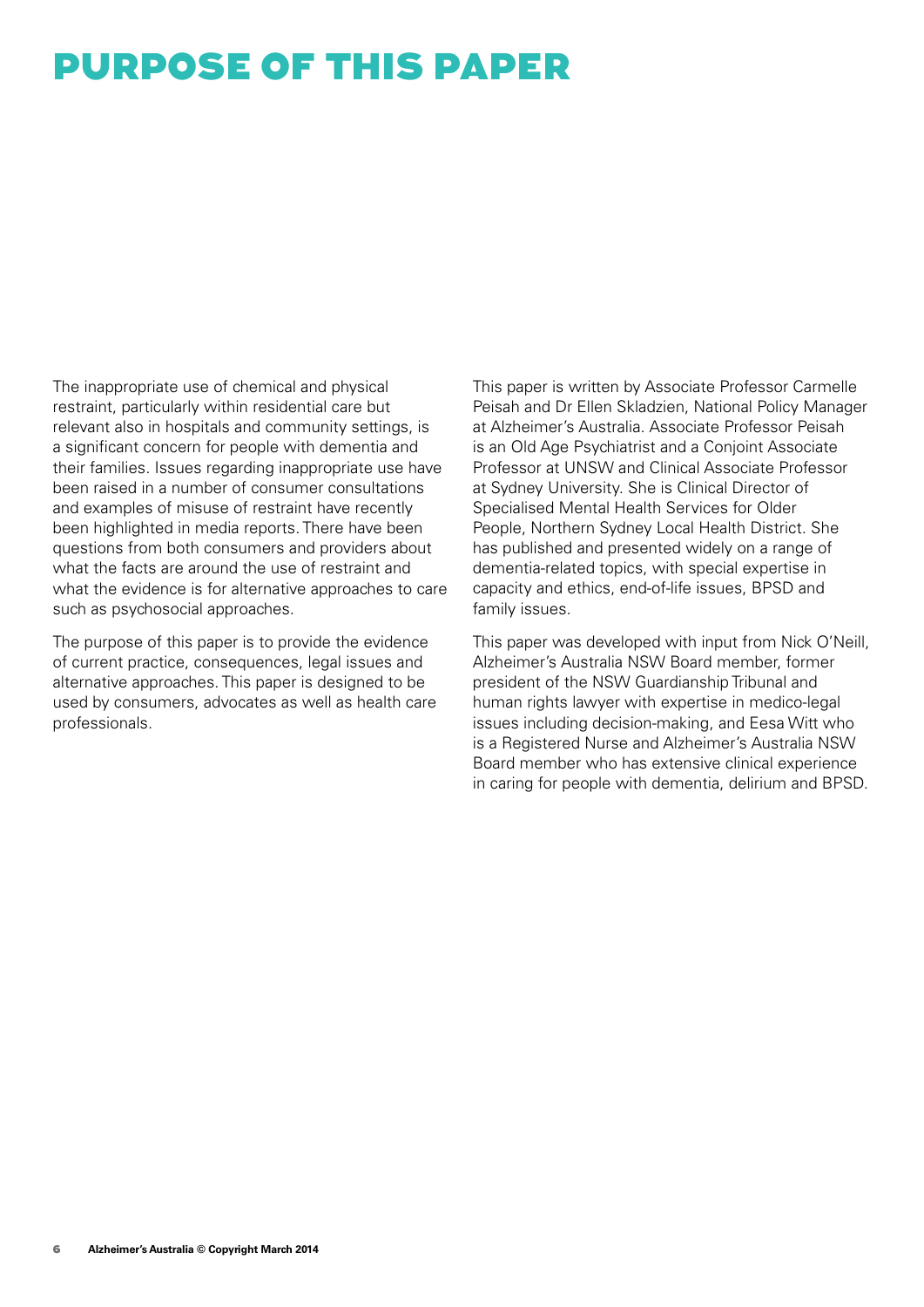### THE KEY POINTS AT A GLANCE

#### **Physical Restraint**

- The prevalence of physical restraint in aged care facilities varies and evidence suggests prevalence ranges from 12–49% (Evans et al.,1997, Feng et al., 2009; Retsas 1997, 1998; Hamers, Gulpers & Strik, 2004; Retsas & Crabbe 1997, 1998).
- Physical restraints can have a range of adverse psychological and physical effects. Research has shown that overall physical restraints do not prevent falls and may in some cases cause death (Enberg, Castle & McCaffrey, 2008; Tang, Chow & Koh, 2012; Evan et al., 2003; Karger et al., 2008; Rakhmatullina et al., 2013; Barnett et al., 2012).
- There are some situations in which it may be appropriate to use physical restraint for a short period of time, but clinical guidelines indicate that physical restraints should always be an intervention of last resort (Burns et al., 2012; Gastmans & Milisen, 2009).
- There are a wide range of environmental, strength-promoting, surveillance and activity-based alternatives to using restraints (Burns et al., 2012).
- It is best practice to ensure that consultation takes place with the carer and/or legal representative prior to the decision to apply restraint. In an emergency situation this may not be possible immediately but should be done as soon as possible. Jurisdictional variations in guardianship legislation govern the roles of proxy decision-makers in giving consent to restraint on behalf of people unable to give informed consent themselves (Department of Health and Ageing, 2012).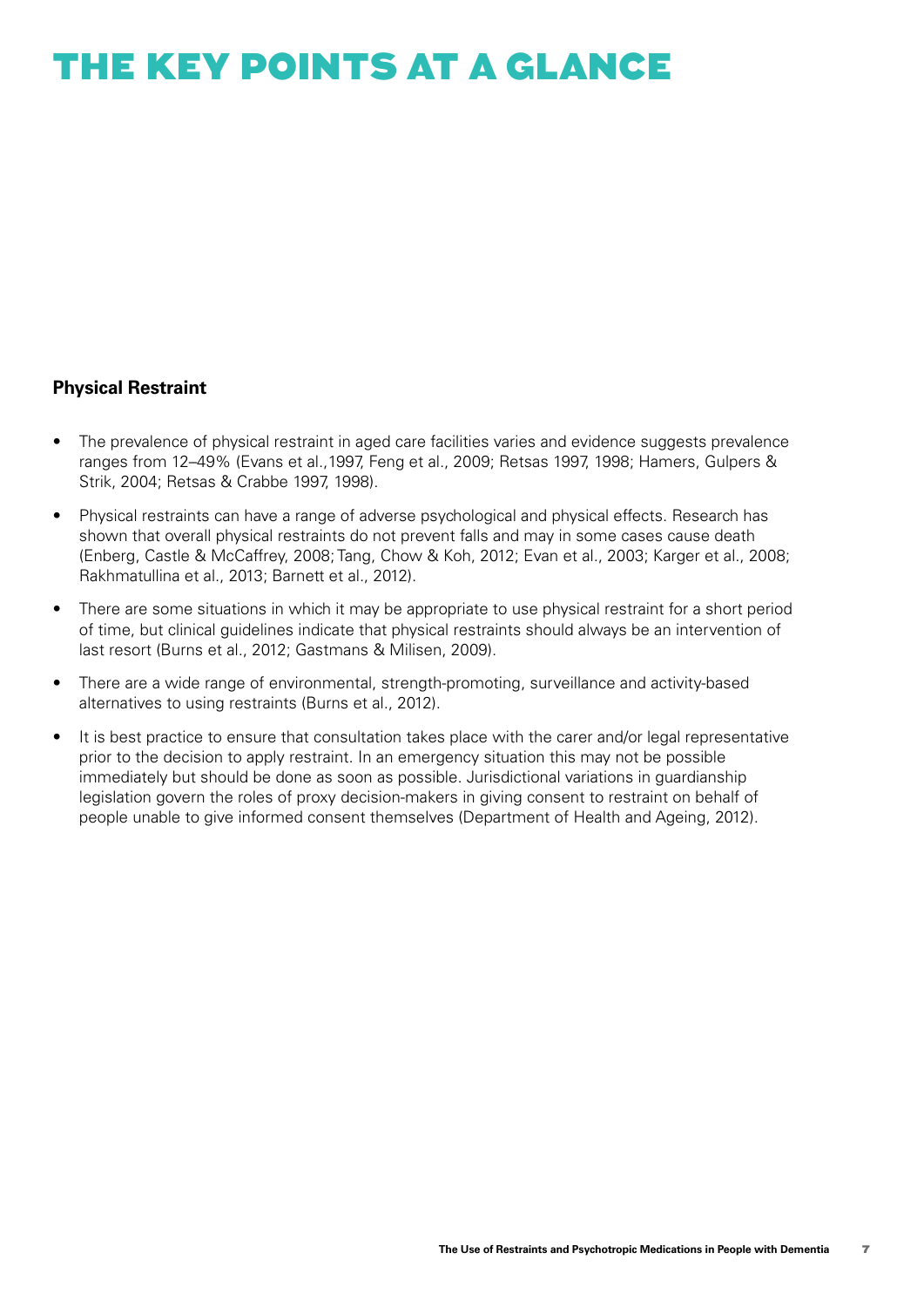#### **Psychotropic Medications**

- About half of people in residential aged care facilities and up to 80% of those with dementia are receiving psychotropic medications, although this varies between facilities. There is evidence to suggest that in some cases these medications have been prescribed inappropriately (Hosia-Randell & Pitkälä, 2005; National Prescribing Service, 2013).
- Behavioural and psychological symptoms of dementia (BPSD), although variable in severity are common and affect almost all people with dementia sometime during their illness (Selbaek et al., 2014; Brodaty et al., 2001).
- BPSD have a range of physical, environmental and psychosocial causes (Chenoweth et al., 2009; Brodaty et al., 2003).
- The evidence supporting the effectiveness of psychotropic medications in treating BPSD is modest at best, with some support for atypical antipsychotics. International data suggests that up to 20% of people with dementia who receive antipsychotic medications derive some benefit from the treatment (Chenoweth et al., 2009; Brodaty et al., 2003).
- Psychotropics have a range of serious side effects and are associated with increased mortality for people with dementia (Hien et al., 2005; Katz et al., 2004; Hedges et al., 2003; Byerly et al., 2001; Schneider et al., 2006; Ballard, 2009b; Brodaty et al., 2003).
- Psychotropics are best used where there is severe and complex risk of harm, when symptoms are psychotic in nature, when psychosocial interventions have been exhausted or when there are comorbid pre-existing mental health conditions (Alexopoulos et al., 2005; Burns et al., 2012; NSW Ministry of Health, 2013).
- Clinical guidelines suggest that psychotropic medications should be used according to the principle of the START LOW, GO SLOW strategy, and trials need to be sequential and systematic, preferably trialling one drug at a time with side effects monitored regularly, and the drug ceased immediately if significant adverse side effects emerge. Experts recommend that they be used for a limited period only, with regular review regarding possible discontinuation at least three-monthly (NSW Ministry of Health, 2013).
- Expert consensus guidelines recommend the use of multidisciplinary, individualised psycho-social approaches as a first line approach to behavioural symptoms of dementia. There are a range of psychosocial and caregiver interventions that have evidence-based support. Best practice for BPSD treatment is comprehensive, individualised assessment in order to provide person-centred care, with family and professional caregiver education and support (Burns et al., 2012; O'Connor et al., 2009; Livingston et al., 2005; Cohen-Mansfield, 2005; Brooker, 2004, 2005).
- Informed consent for use of psychotropic medications should be obtained from the person themselves where possible. Alternatively, if the person is unable to give informed consent, then consent should be obtained from a substitute decision-maker (O'Neill & Peisah, 2011).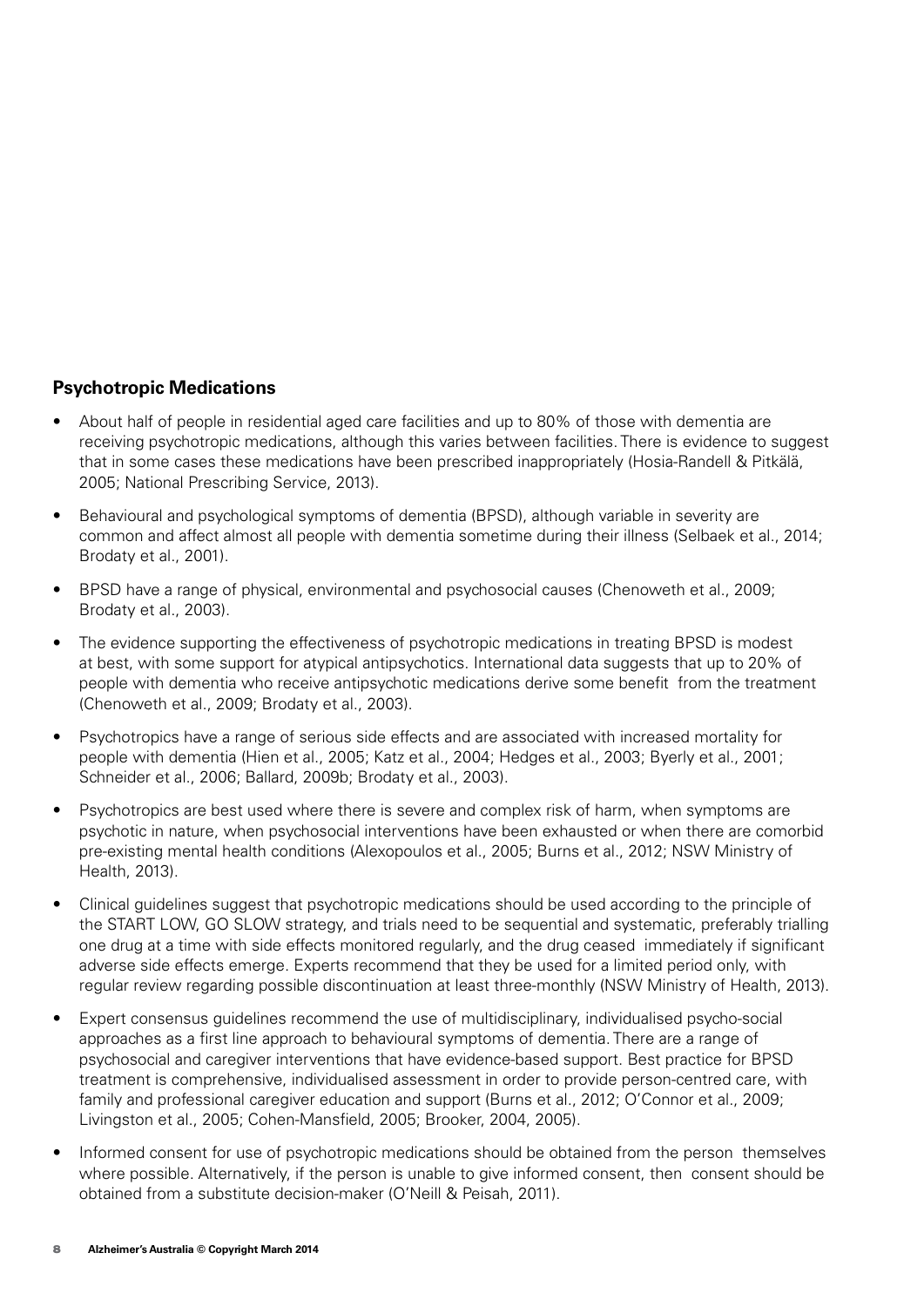## KEY RECOMMENDATIONS

**Alzheimer's Australia recommends that the Commonwealth Government develop a multifaceted strategy to reduce chemical and physical restraint as part of its action to build on the 2012 Aged Care Reforms. This strategy could in part be funded through the repurposing of the \$1.1 billion wage supplement. Such a strategy would need to incorporate the following elements:** 

- **1.** Training and education for the aged care workforce on person-centred care, BPSD and non-pharmacological interventions as well as information on when and how to access specialists such as DBMAS and psychiatrists when needed. Alzheimer's Australia, the Dementia Training Resource Study Centres (DTSCs) as well as DBMAS all have a role to play in ensuring access to regular, consistent, high quality training and education.
- **2.** A review of staffing arrangements within aged care facilities to ensure that facilities caring for people with BPSD have sufficient staff and an appropriate skills mix to provide the level of care required.
- **3.** Targeted information for consumers about their legal rights within the health and aged care sector including on issues relating to consent to physical restraint and the use of psychotropic medications. This information could be distributed through consumer groups such as Alzheimer's Australia, Carers Australia and CoTA.
- **4.** Information on BPSD to be incorporated into education for carers including the role of unmet needs and non-pharmacological mechanisms to respond to BPSD. This information is already available through Alzheimer's Australia but there is a need to promote and ensure access to this information.
- **5.** Support to assist physicians and residential aged care facilities to ensure that they are following clinical guidelines and using an evidence-based approach to prescribing psychotropic medications which should be used as a last resort, where symptoms are psychotic in nature, in cases with severe and complex risk of harm or psychosis or for pre-existing psychiatric illnesses. The use of these medications should be timelimited, reviewed regularly, and used with appropriate consent and multidisciplinary input from pharmacists, behaviour management experts, general practitioners and psychiatrists where possible.
- **6.** Changes to aged care regulation and accreditation including:
	- Public reporting for the rate of use of psychotropic medications and physical restraints in residential facilities on the MyAgedCare website. This must be done carefully to ensure that facilities are not discouraged from accepting people with higher care needs. It should be noted that many providers are already collecting this data but it is not currently accessible by consumers.
	- Ensuring that complaints around the use of physical and chemical restraints are facilitated and handled quickly through the Aged Care Complaints Scheme.
	- Regulation through the Australian Aged Care Quality Agency to ensure that care practices and care culture genuinely foster person-centred care and that appropriate consent procedures are in place for the use of psychotropic medications and physical restraints. The reasons for use of restraint and psychotropic medications should be well documented and reviewed regularly.
	- Reporting of adverse outcomes.
- **7.** Review of the dementia and behaviour supplement in residential aged care to ensure that it is resulting in higher quality care for people with BPSD and provides sufficient funding to cover the costs of the high level of care required. Consideration should be given to how financial incentives could be used to encourage aged care organisations to develop specific expertise and skills in caring for people with severe BPSD (including use of psychosocial strategies, identification of a person within the facility as the behaviour program coordinator, and a regular review and audit of the care provided to people with BPSD).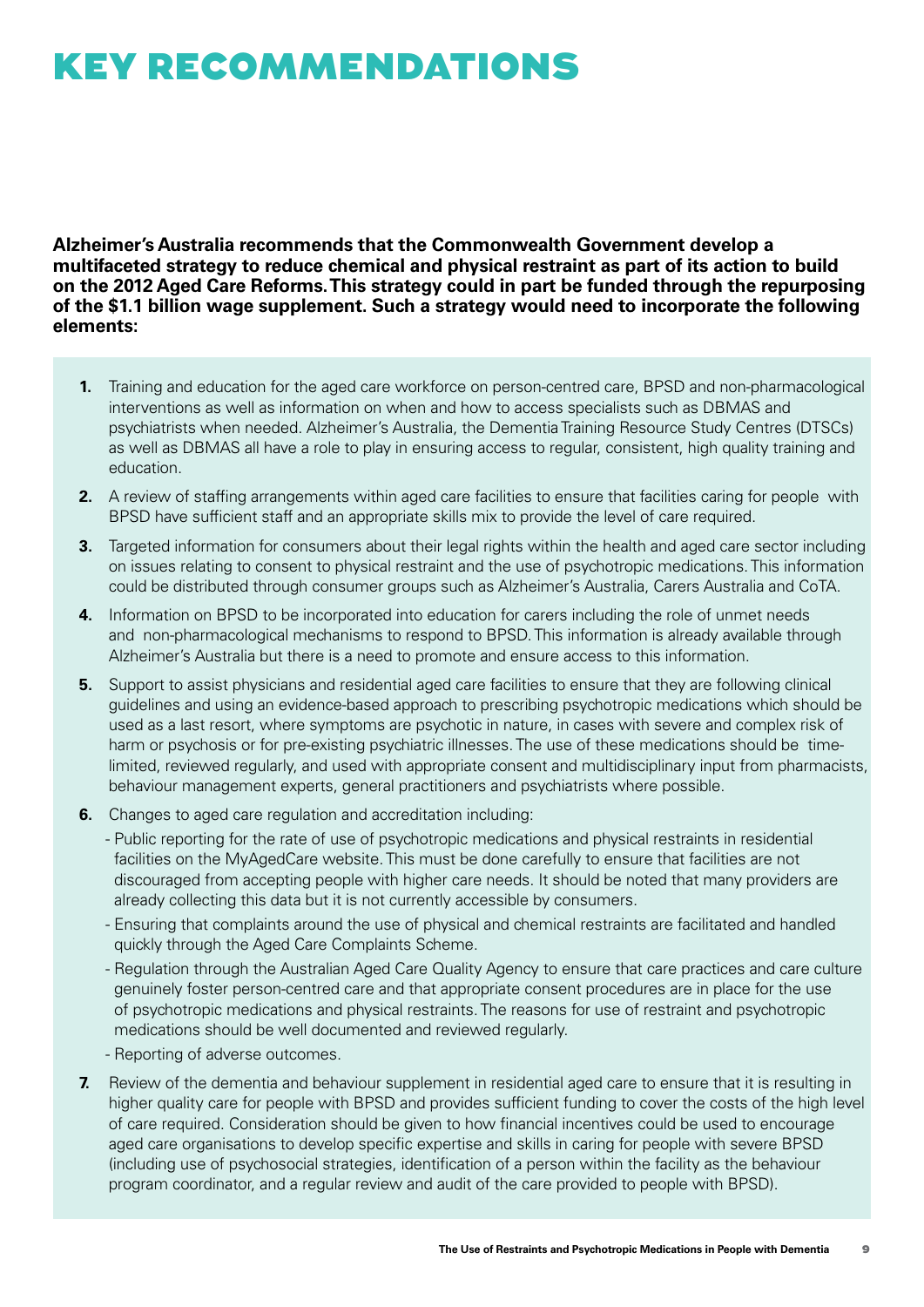### BACKGROUND

As a result of consumer concern and recent media attention a number of key initiatives to address the use of physical and chemical restraints are underway. These include the gradual implementation of quality indicators in the 2012 Aged Care Reforms; the expansion of the Dementia Behaviour Management Advisory Service (DBMAS); a 2012 Ministerial Roundtable on the use of antipsychotic medications;

new guidelines for psychotropic use in residential aged care; a 2013 Senate Inquiry into care and support for people with Behavioural and Psychological Symptoms of Dementia (BPSD); several important research projects on de-prescribing; and a knowledge translation project on Montessori approaches to care for people with dementia and their carers. More information about these initiatives can be found in the Appendix.

### SCOPE

This paper takes a broad approach to the issues of restraint and use of psychotropic medication (medicines that act on the central nervous system to affect perception, mood, consciousness, cognition and behaviour). The paper is divided into two sections, with the first focusing on physical restraint and the second focusing on the use of psychotropic medications including antipsychotics.

The focus of this paper is on care practice within the residential aged care setting, but these issues are also relevant to consumers living at home and those being cared for in the acute hospital setting.

This document seeks to elucidate the best practice use of psychotropics and physical restraint in people with dementia as well as to outline alternative approaches.

Human rights frameworks, such as the Convention on the Rights of Persons with a Disability (CORPD) ratified by Australia in 2008, uphold several key human rights principles at stake here, including the right to human dignity and personhood, the right to autonomy and personal freedom, and the right to protection from abuse. Equally important are ethical principles of justice and equitable access to care (Katona et al., 2009), specifically the right to individualised, needsdriven, person-centred care.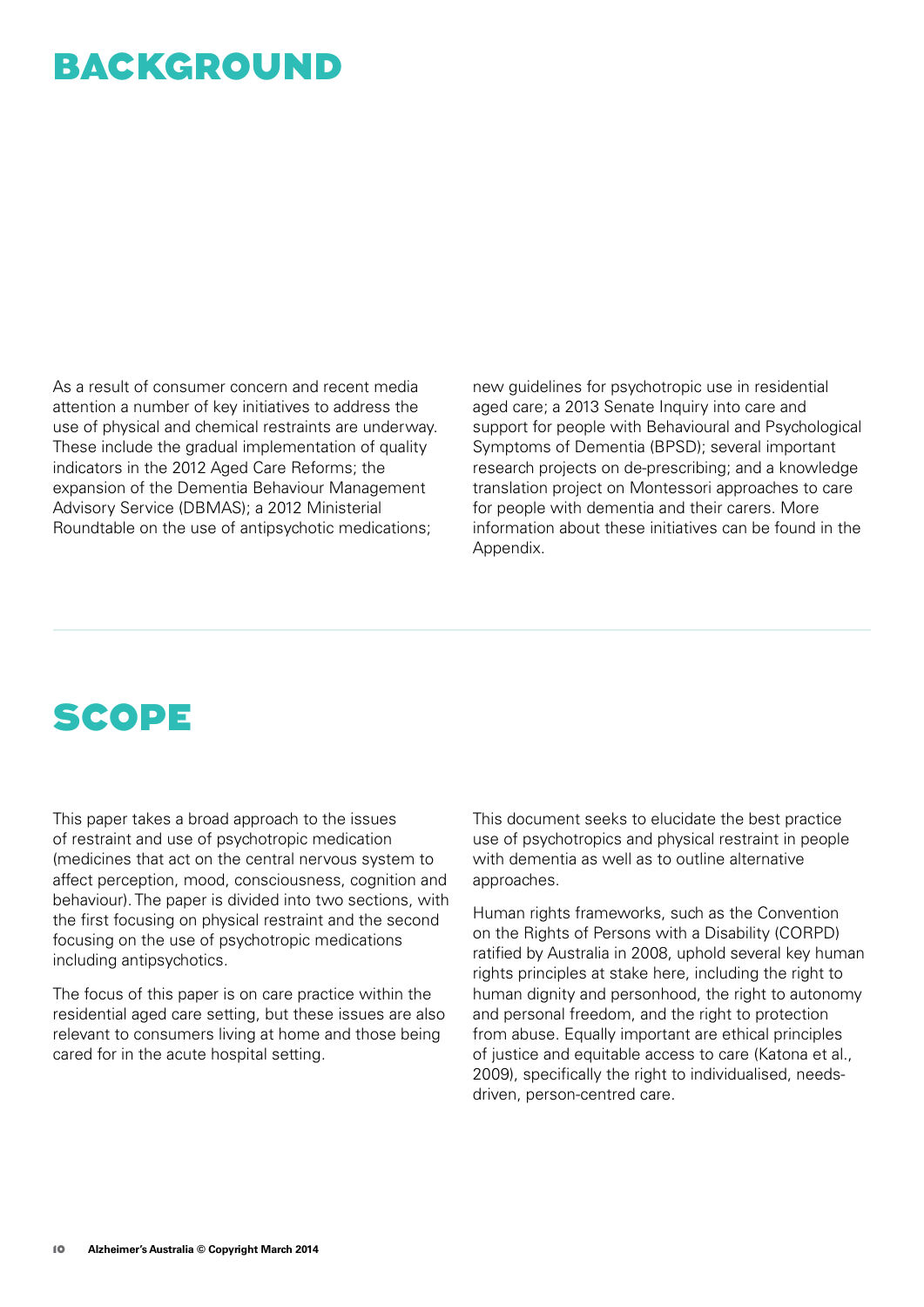# PHYSICAL RESTRAINT

#### **What is Physical Restraint?**

There are several different types of restraint including bed boundary markers, chairs with deep seats or rockers and recliners, lap belts, hand mitts and seat belts. Bed rails and removing mobility aids are considered "high-risk restraints" whereas seclusion, leg, wrist or ankle restraints are considered "extreme restraints". "Environmental restraint" is the restriction of movement of the client without the client's explicit and informed consent (eg. locked units, fenced areas) (Department of Health and Ageing, 2012; Todd, Ruhl & Gross, 1997).

#### **How Common is Their Use?**

Studies of the prevalence of physical restraint use in residential care have indicated diverse estimates of restraint use, ranging from 12% to 49% (Evans et al., 1997, Feng et al., 2009; Retsas 1997, 1998; Hamers, Gulpers & Strik, 2004; Retsas & Crabbe 1997, 1998). An international systematic review estimated that the proportion of residents in residential aged care facilities who were physically restrained ranged from 12% to a maximum of 47% (a mean of 27%). The range in duration was from 1 day to 350 days (during a one-year follow-up period) and 32% of residents were restrained for at least 20 days each month (Evans et al., 2002). The review also found that between 3.4% and 21% (a mean of 10%) of acute care patients were subject to some form of physical restraint during their period of hospitalisation (Evans et al., 2002).

The prevalence of physical restraint in aged care facilities varies and evidence suggests prevalence ranges from 12–49% (Evans et al.,1997, Feng et al., 2009; Retsas 1997, 1998; Hamers, Gulpers & Strik, 2004; Retsas & Crabbe 1997, 1998).

#### **Why do Health Care Workers Use Restraint?**

Physical restraints are most often used with the intent of minimising risk of harm to the person. Professional and family carers may perceive this as the only way to minimise falls, control inappropriate behaviours or reduce the risk of absconding from an aged care facility. In some cases restraint may be used to reduce the risk of harm to other residents when the person has severe behavioural symptoms in a facility. Research conducted in Victoria suggests that some of the barriers to reducing the use of restraint within aged care facilities includes fear of resident injury, staff and resource limitations, lack of education and information about alternatives to restraints, environmental constraints, policy and management issues, beliefs and expectations (of staff, family and residents), inadequate review practices and communication barriers (Moore & Haralambous, 2007).

#### **What are the Consequences of Using Physical Restraints?**

Research suggests that the use of restraints can lead to a number of negative physical and psychological effects (Enberg, Castle & McCaffrey, 2008).

The negative consequences of restraint are related to:

- **1.** the physical effects of a device in contact with the body (e.g. bruises, skin tears).
- **2.** the physical effects of being immobilised such as: decubitus ulcers (ulcers due to position such as prolonged sitting or lying); respiratory complications; urinary incontinence and constipation; under-nutrition; increased dependence in activities of daily living; impaired muscle strength and balance; and decreased cardiovascular endurance.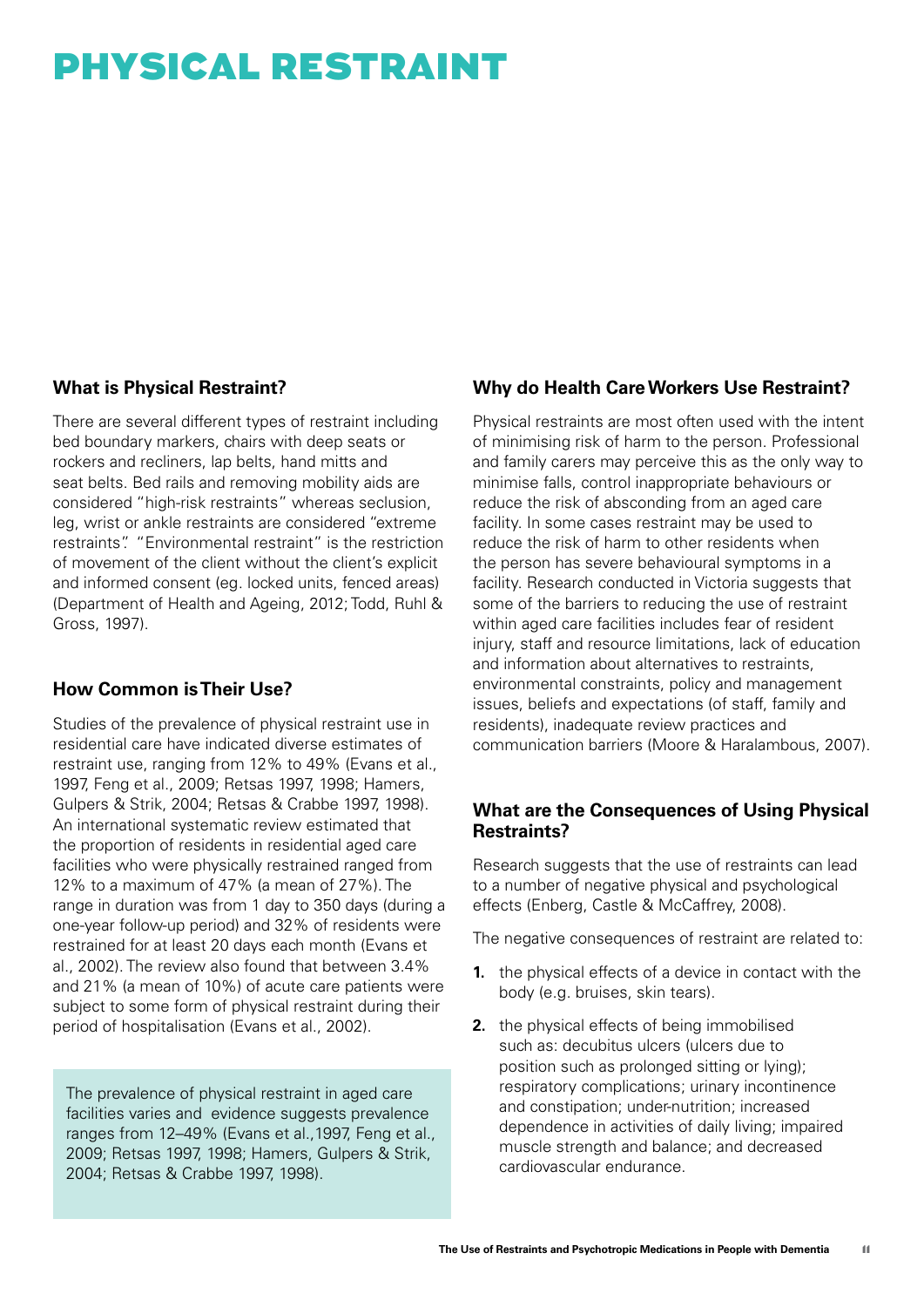- **3.** the psychological effects of being trapped (such as increased agitation, depression, fear, discomfort and anxiety) (Castle, 2006).
- **4.** the risks associated with escape (increased risk of mortality caused by strangulation or entrapment or serious injuries resulting from falls - for example, fracture or head trauma) (Department of Health and Ageing, 2012; Gastmans & Milisen, 2006).

A systematic review of the effectiveness of use of physical restraints in reducing falls in acute care and nursing homes found that overall physical restraints are not effective in reducing the risk of falls (Tang, Chow & Koh, 2012). As stated in guidelines developed by Department of Health (2012):

*"The use of restraint is known to increase the risk of a person falling and incurring harm from that fall."* 

There have been a number of cases reported where physical restraint has led to severe injury or death (Evans, Wood & Lambert, 2003; Karger, Fracasso & Pfeiffer, 2008; Rakhmatullina, Taub & Jacob, 2013; Barnett, Stirling & Pandyan, 2012).

Physical restraints can have a range of adverse psychological and physical effects. Research has shown that overall physical restraints do not prevent falls and may in some cases cause death. (Enberg, Castle & McCaffrey, 2008; Tang, Chow & Koh, 2012; Evan et al., 2003; Karger et al., 2008; Rakhmatullina et al., 2013; Barnett et al., 2012)

#### **When Should Restraint be Used?**

Clinical guidelines indicate that physical restraints should be an intervention of last resort (Burns et al., 2012). Physical restraint should only be used if the benefits outweigh the shortcomings and should be considered only if the person's health, integrity, or living and caring environment would be seriously damaged by not using them, and if there are no alternatives or all alternatives have been exhausted (Gastmans & Milisen, 2006). The least restrictive methods should always be tried first and the person's freedom should not be restricted any longer, or to any higher degree, than is strictly necessary. Starting from a position to avoid unnecessary physical restraint, it has been suggested that restraint should be considered only when:

- specific benefits are envisioned
- there is a reasonable expectation that these benefits can be attained through physical restraint (effectiveness)
- there are no practical alternatives to physical restraint (as listed above)
- the application of physical restraint hinders the person as little as possible and the least restrictive form of restraint is used
- application is temporary (Gastmans & Milisen, 2006).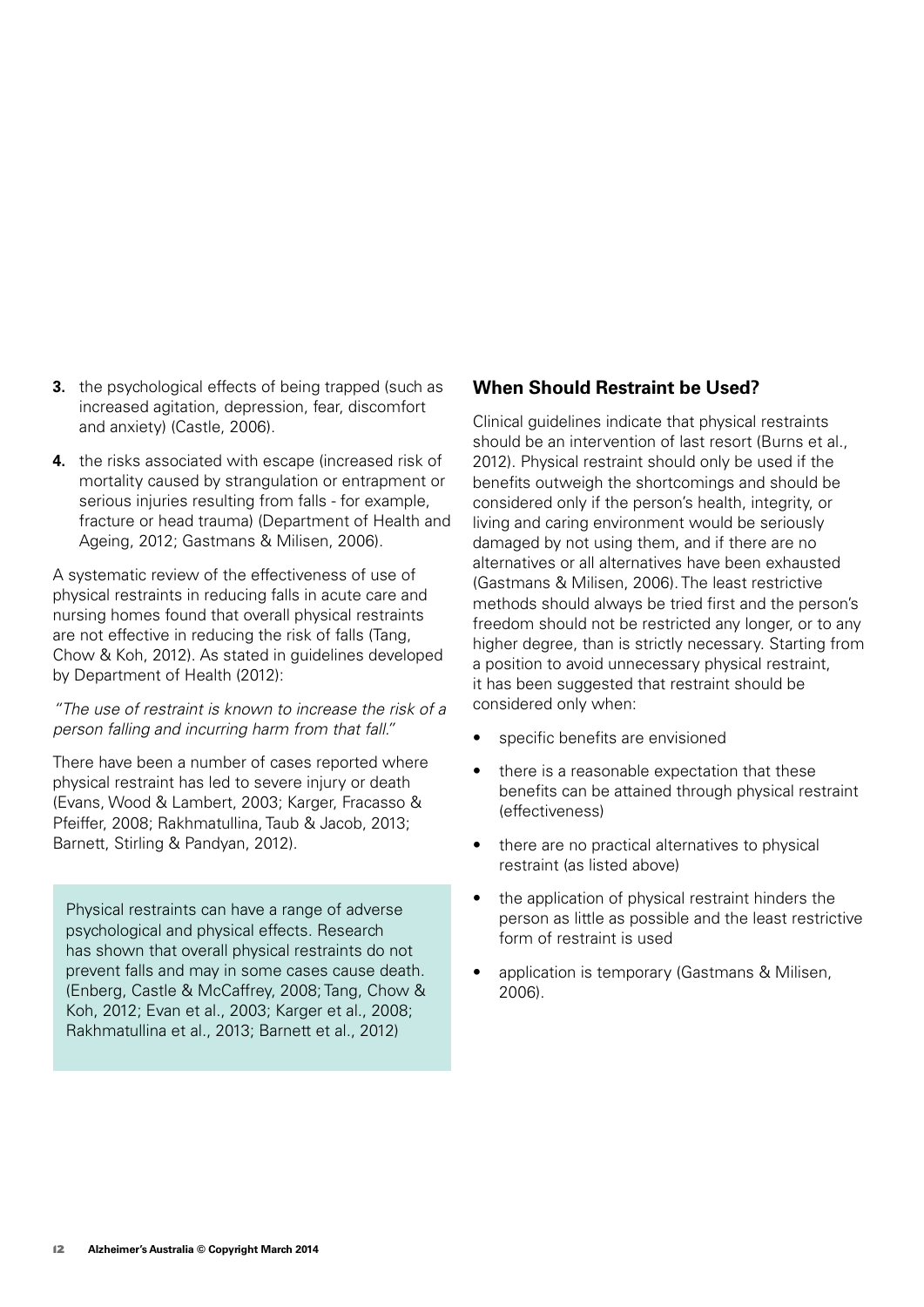The choice to use or not to use physical restraint should be based on an individualised, comprehensive assessment – for example, cognitive, physical, mobility, and sensory state; drug therapy; past history; and environmental issues – and should involve consultation with family members or those who know the person well. If physical restraint is applied, then the reasons for use should be well documented and measures need to be taken to maximise respect for dignity and freedom/autonomy and to minimise harm. Such measures include:

- continuous monitoring of physical health status e.g. skin integrity, colour, extremity movement, and personal needs such as toileting, food, and fluids
- maximum protection of privacy and optimisation of psychosocial comfort
- regular release of restraints
- regular review of the need for restraint
- clear concise documentation.

There are some situations in which it may be appropriate to use physical restraint for a short period of time, but clinical guidelines indicate that physical restraints should always be an intervention of last resort (Burns et al., 2012; Gastmans & Milisen, 2009).

#### **What are Some Alternatives to Restraint?**

Restraint-free options can be classified into physical, social/environmental, psychosocial, care and physiological strategies. Table 1 provides an overview of the different strategies that can be used as alternatives to the use of physical or chemical restraint (Burns et al., 2012, pg. 67).

*Please see page 18 for further discussion of alternative approaches to responding to BPSD.*

Common to most successful restraint-minimising approaches are programs of multiple activities with restraint minimisation education for staff and expert clinical consultation (Evans et al., 2002). Alternatives to restraint can be found below in Table 1.

There is a wide range of environmental, psychosocial, care and physiological based alternatives to using physical restraints (Burns et al., 2012).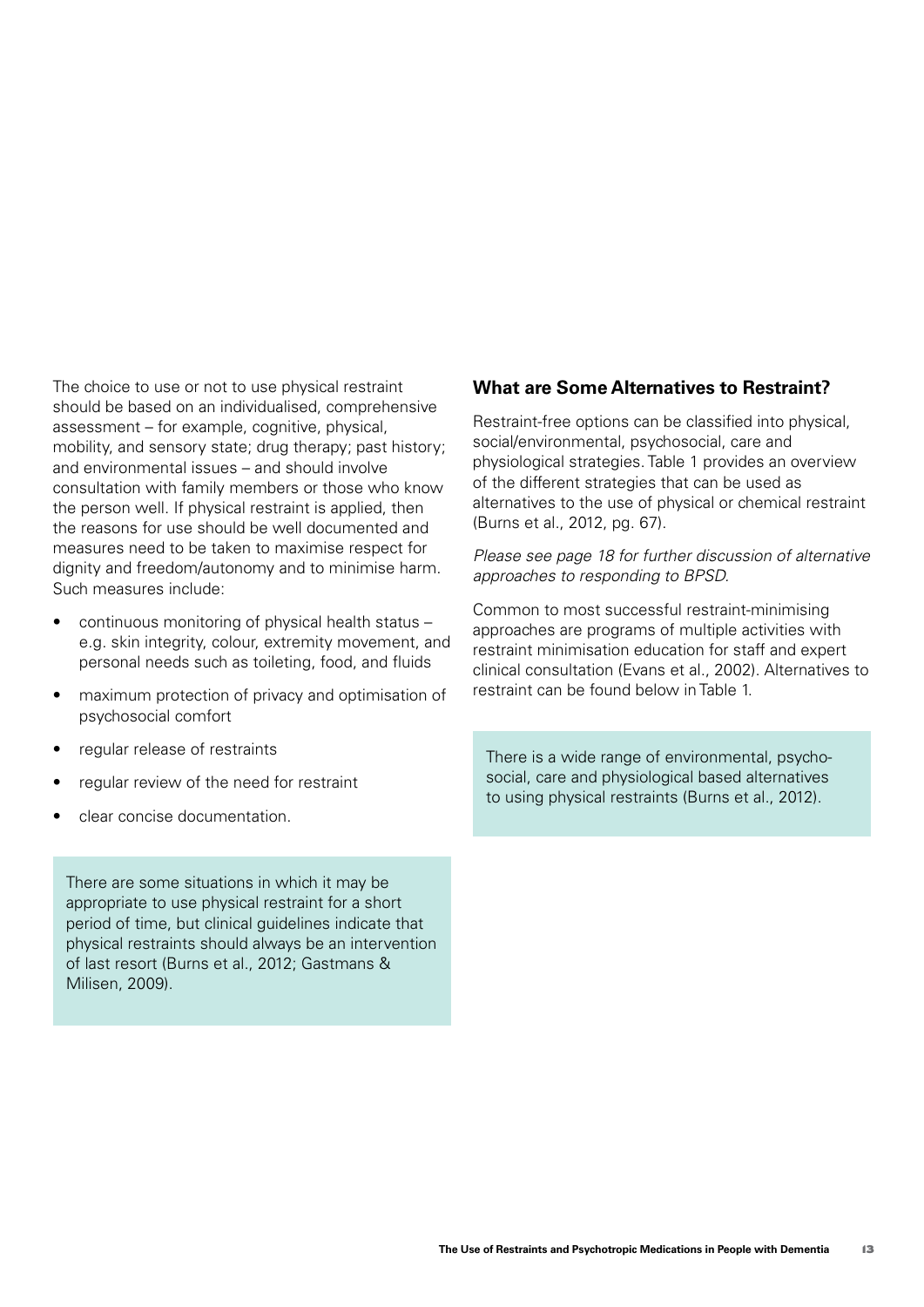**Table 1:** Alternatives to Restraint Table adapted from (Burns et al., 2012, pg. 67)

| Physical<br>Environmental                   | Measures to reduce the risk of falls including:<br>lowered bed height to suit individual needs (or mattress placed on<br>$\bullet$<br>the floor. Ensure appropriate mobility aids are available<br>non-slip flooring and footwear<br>$\bullet$<br>clutter-free and reduced-glare corridors<br>$\bullet$<br>appropriate seating<br>$\bullet$<br>hip protectors or helmets<br>$\bullet$<br>Measures to reduce agitation and confusion including:<br>provide familiar objects from the person's home (photos, furniture etc)<br>$\bullet$<br>appropriate signage and visual reminders to aid orientation<br>$\bullet$<br>provide safe areas for residents to wander<br>provide quiet areas and where possible, reduce over stimulation due<br>$\bullet$<br>to environmental noise and bright lighting<br>increase ease of access to safe and protected outdoor area<br>$\bullet$ |
|---------------------------------------------|-------------------------------------------------------------------------------------------------------------------------------------------------------------------------------------------------------------------------------------------------------------------------------------------------------------------------------------------------------------------------------------------------------------------------------------------------------------------------------------------------------------------------------------------------------------------------------------------------------------------------------------------------------------------------------------------------------------------------------------------------------------------------------------------------------------------------------------------------------------------------------|
| Social and Emotional<br>Environment         | engage familiar staff<br>٠<br>relaxation activities such as therapeutic touch and massage<br>$\bullet$<br>reality orientation<br>$\bullet$<br>sensory aids and appropriate stimulation<br>$\bullet$<br>decreased sensory overload<br>٠                                                                                                                                                                                                                                                                                                                                                                                                                                                                                                                                                                                                                                        |
| Activities                                  | rehabilitation and/or exercise<br>$\bullet$<br>physical, occupational and recreational therapies<br>$\bullet$<br>night-time activities<br>$\bullet$<br>individual and small-group social activities<br>$\bullet$<br>activities for promoting success through use of overlearned<br>$\bullet$<br>skills (e.g. gardening, folding laundry)<br>activity boxes<br>$\bullet$                                                                                                                                                                                                                                                                                                                                                                                                                                                                                                       |
| Care Approach                               | person-centred care<br>$\bullet$<br>individualised and structured routines<br>$\bullet$<br>communication strategies<br>$\bullet$<br>increased supervision and observation by staff<br>٠<br>identification of behaviour triggers<br>appropriate staffing levels and skills mix<br>٠<br>regular evaluation and monitoring of conditions that may alter behaviour<br>٠<br>strategic placement of residents<br>٠<br>falls prevention programs<br>$\bullet$<br>continence programs<br>٠                                                                                                                                                                                                                                                                                                                                                                                            |
| <b>Physiological Assessment</b><br>and Care | comprehensive medical examinations and reviews<br>$\bullet$<br>nutrition and hydration management<br>$\bullet$<br>treating infections<br>$\bullet$<br>pain management<br>$\bullet$                                                                                                                                                                                                                                                                                                                                                                                                                                                                                                                                                                                                                                                                                            |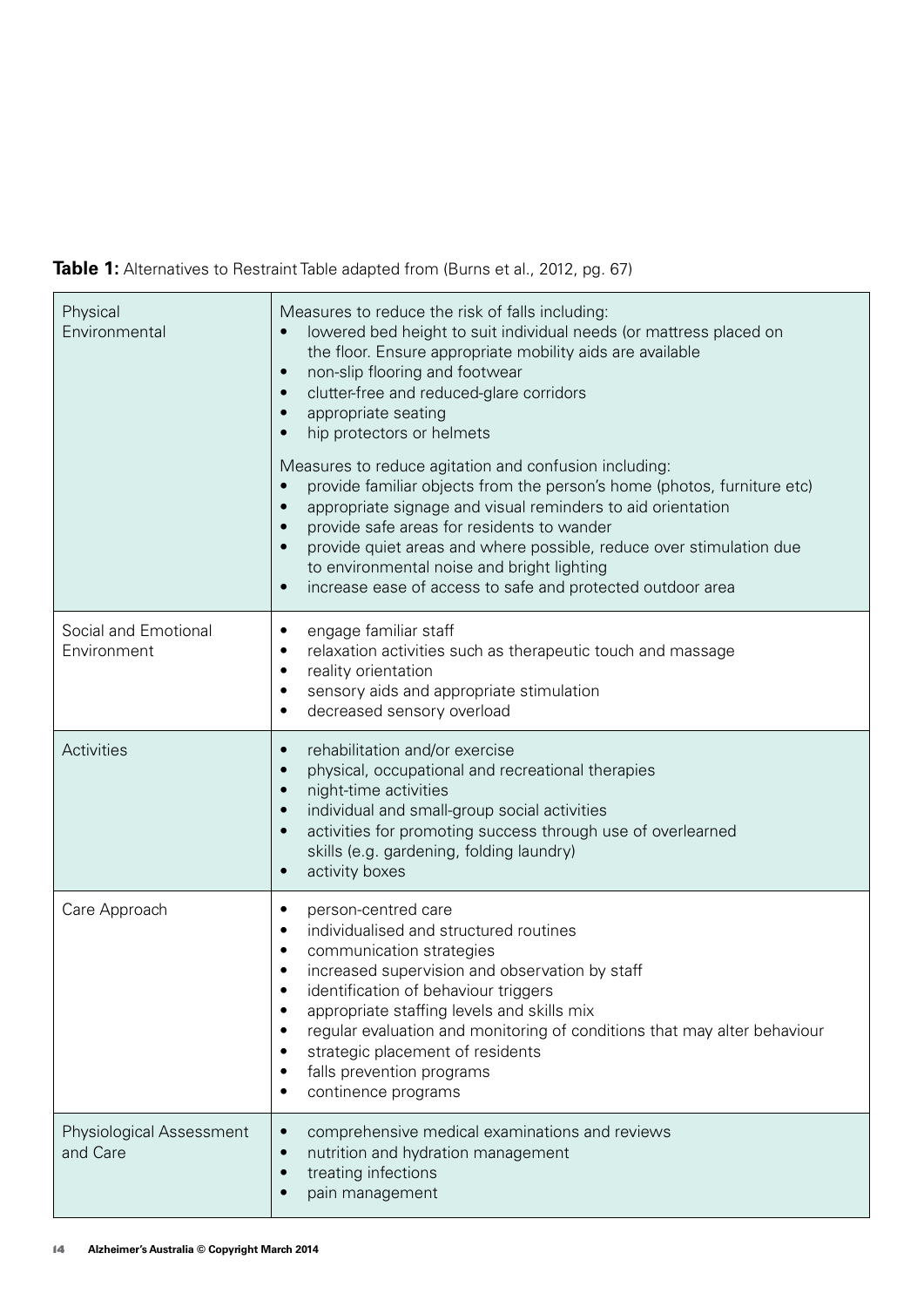#### **What are the Legal Issues to be Considered When Using Restraint?**

The inappropriate use of restraint can become a legal concern. According to Department of Health guidelines (Department of Health and Ageing, 2012) prior to the decision to use restraint. "Consultation should take place with the resident or their legal representative. In an emergency situation this consultation may not be possible immediately but should be done as soon as possible."

A person capable of giving consent to their own restraint should be given the opportunity to do so. In some cases people may feel more comfortable with certain devices in place (e.g. bed boundary devices) and may have been familiar with their use at home.

Legislation dealing with those unable to give consent varies in different states and territories. In some jurisdictions a family member may need a relevant guardianship order or enduring power of attorney to give consent, while in other jurisdictions consent may need to be obtained from the Guardianship Tribunal or equivalent, particularly if the person is objecting to the restraint.

Regardless of the jurisdictional requirements, it is prudent and best practice to ensure that consultation takes place with the carer and/or legal representative prior to a decision to apply restraint. A discussion should be had about what situations the restraint will be used and what protections are being put in place to limit negative consequences of the use of restraint. If appropriate consent has not been obtained and there is not an urgent need for the use of restraint to protect a person from serious harm, restrictive practices can be considered assault, false imprisonment or detinue (withholding a person's possessions).

Assault, false imprisonment and detinue are unlawful unless one of the following legal defences exists:

- informed consent by the person with a full understanding and comprehension of the situation
- consent by a guardian with a restrictive practices function
- self-defence where the person believed on reasonable grounds that it was necessary selfdefence to restrain the other person. For example, holding the arms of a person who is about to hit you or someone else, but not if there is a clear opportunity to get away
- necessity where it was believed on reasonable grounds that it was necessary to do what was done to avoid death or serious harm. For example, grabbing someone who is about to walk in front of a car

It is best practice to ensure that consultation takes place with the carer and/or legal representative prior to the decision to apply restraint. In an emergency situation this may not be possible immediately but should be done as soon as possible. Jurisdictional variations in guardianship legislation govern the roles of proxy decisionmakers in giving consent to restraint on behalf of people unable to give informed consent themselves (Department of Health and Ageing, 2012).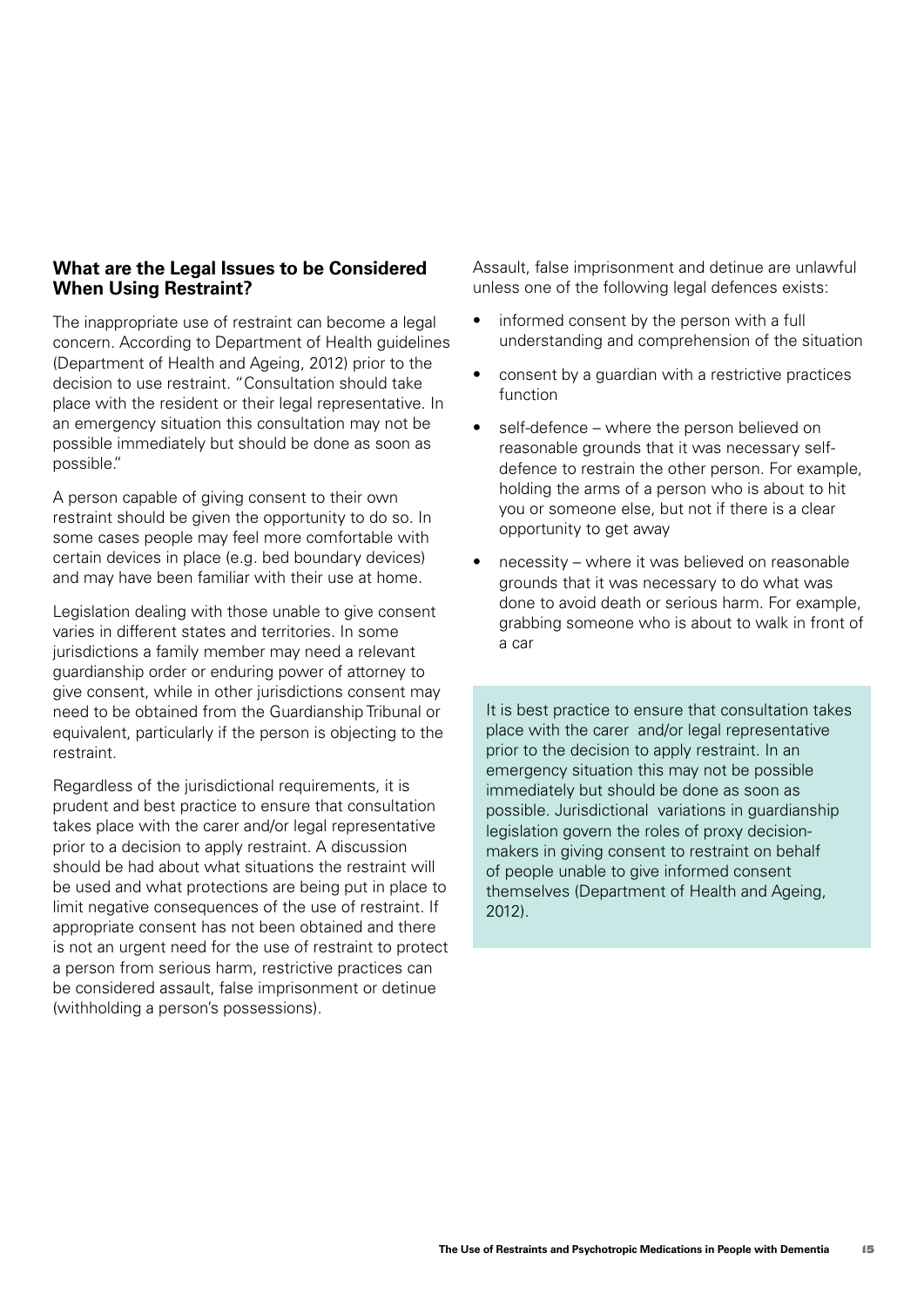# PSYCHOTROPIC MEDICATIONS

#### **What are Psychotropic Medications?**

Psychotropic medications are medicines that cross the blood brain barrier and act on the central nervous system to affect perception, mood, consciousness, cognition and behaviour. Psychotropic medications include antidepressants, antipsychotics ('typical' and 'atypical'), sedatives, anticonvulsants and sex hormones. For the purposes of this review it will exclude cholinesterase inhibitors.

#### **How Common is Their Use?**

The reliance on medication to treat BPSD is common. A study of psychotropic medication use in Sydney nursing homes in 2009 found that 47.5% of residents were being prescribed psychotropic medications, including 28% who were receiving antipsychotic medications. Importantly, compared to an earlier audit by the same group in 2003, regular use of antipsychotic medication had increased by about 19%, although at a lower mean dosage than previously (Snowdon, Galanos & Vaswani, 2011). Of residents with dementia, up to 80% are regularly taking psychotropic medication (Hosia-Randell and Pitkälä, 2005). It is notable that there is wide variability in rates of antipsychotic medication use between facilities (Rochon et al., 2007; Hyojeong & Whall, 2006) attesting to the environmental and psychosocial contributions to the causes of BPSD and the suggestion that the use of psychotropic medications is neither inevitable, nor necessary in many cases.

The National Prescribing Service (NPS), an independent organisation funded by the Department of Health to promote quality use of medications, has noted:

*"Analysis of PBS [Pharmaceutical Benefits Scheme] prescription data suggests a high level of inappropriate prescribing of antipsychotics in older people...there is a growing concern that antipsychotics and similar medicines are being overprescribed to people with dementia first line as a means of behaviour control." (National Prescribing Service, 2013).*

About half of people in residential aged care facilities and up to 80% of those with dementia are receiving psychotropics, although this varies between facilities. There is evidence to suggest that in some cases these medications are being prescribed inappropriately (Hosia-Randell & Pitkälä, 2005; NPS Health News and Evidence, 2013).

#### **What are the Symptoms That Psychotropic Medications Treat?**

BPSD are symptoms of disturbed perception, thought content, mood and behaviour occurring in people with dementia (Burns et al., 2012). They include agitation, aggression, calling out/screaming, disinhibition (sexual), wandering, night time disturbance, shadowing, swearing, depression, anxiety, apathy, delusions, hallucinations, irritability and elation/ euphoria.

Most people with dementia will experience BPSD at some time, with up to 97% of people experiencing BPSD of variable severity during the course of their illness. Symptoms can fluctuate over time with many behaviours occurring episodically and for limited time periods (Selbaek et al, 2014; Brodaty et al., 2001).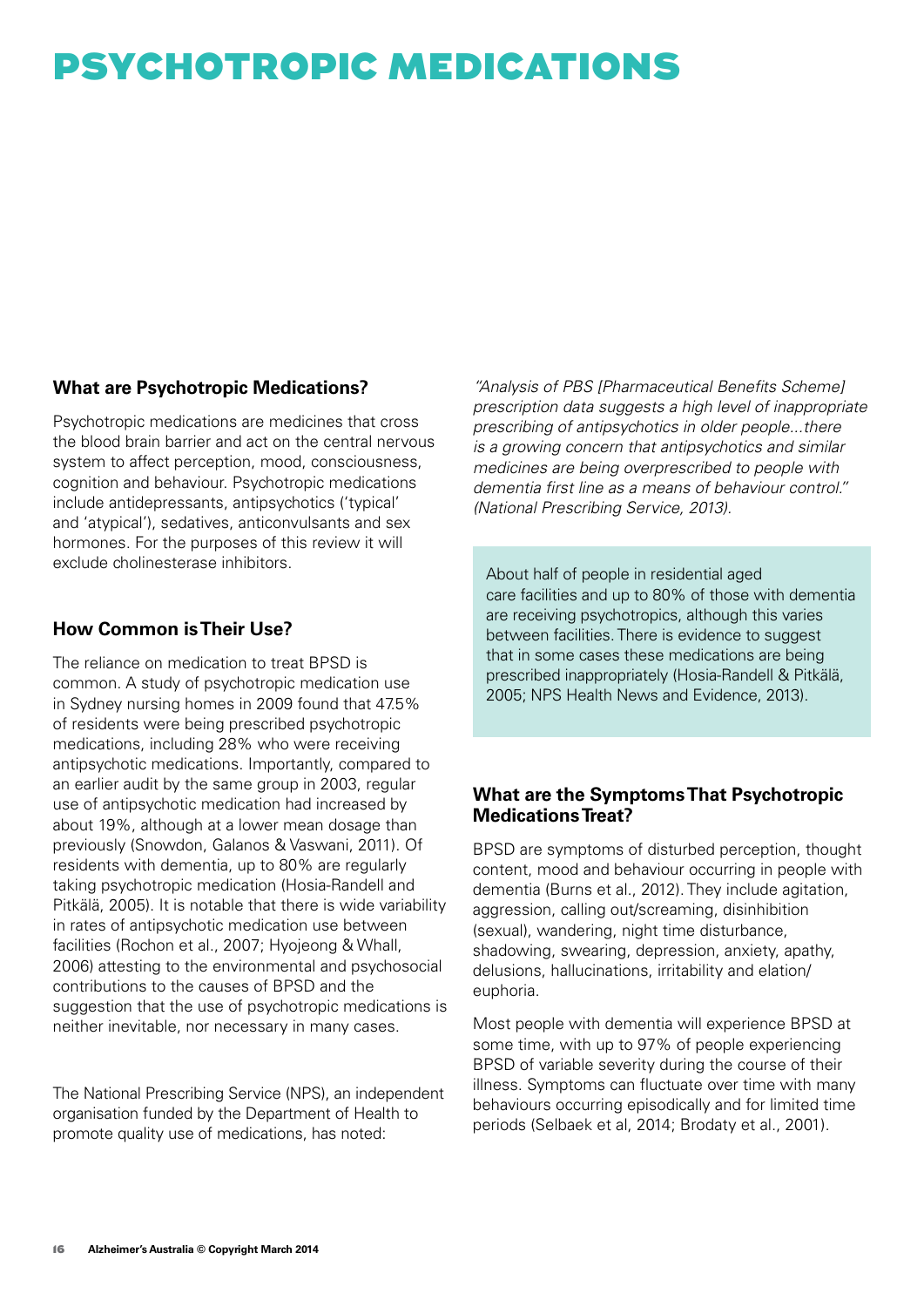These symptoms cause distress to the person with dementia and caregiver alike and are associated initially with increased rates of institutionalisation, and subsequently, with threatened tenure in residential care facilities, higher rates of hospitalisation and complications in hospital, faster rate of decline and increased mortality.

There is often great pressure to "treat" and "cure" these behaviours. Residents in aged care facilities with BPSD are more likely to be physically restrained, receive antipsychotic medication, negatively influence other residents and increase nurse stress and burden (Maslow, 1994; Rodney, 2000; Draper et al., 2000).

BPSD, although variable in severity, are common and affect almost all people with dementia sometime during their illness (Selbaek et al., 2014; Brodaty et al., 2001).

#### **What Causes These Behaviours?**

Several paradigms have been used to explain BPSD invoking biological, sociological, psychological and environmental causes. These models can help us assess why the behaviour is occurring and how best to intervene.

Possible biological causes of BPSD include structural changes in the brain, depletion of key neurotransmitters and genetic factors. Sudden changes in behaviour can also be caused by delirium – acute changes of cognition as a result of medical illness. It is imperative that any delirium is identified and managed because while it is usually treatable and reversible, it is associated with increased mortality.

There are several psychosocial models used to understand the possible causes of BPSD. One model is based on learning theory and suggests that behaviours of people with dementia are linked to the responses and behaviours of their carers. This theory relies on the ABC model of Antecedents, Behaviour and Consequences and seeks to understand the triggers and reinforcers of behaviours. Alternatively, the Progressively Lowered Stress Threshold model attributes behaviours to a progressive inability to manage stress as dementia progresses, and seeks to facilitate the use of retained skills and a reduction of environmental triggers for behaviours.

The most commonly adhered to psychosocial model of BPSD is the Need-Driven Behaviour model, which proposes that BPSD is a manifestation of unmet needs that are unable to be understood or expressed by the person with dementia. These needs include loneliness, intimacy, hunger, thirst, fear, frustration, cold or discomfort. Physical causes such as pain, acute medical illness and constipation are also important factors that can cause the onset of BPSD, whether mediated through unmet needs or a superimposed delirium.

Environmental factors related to increased rates of BPSD include:

- lower staff-to-resident ratios
- more residents per room
- inadequate training of facility staff and engagement of management staff
- fewer activities to engage residents (Burns et al., 2012).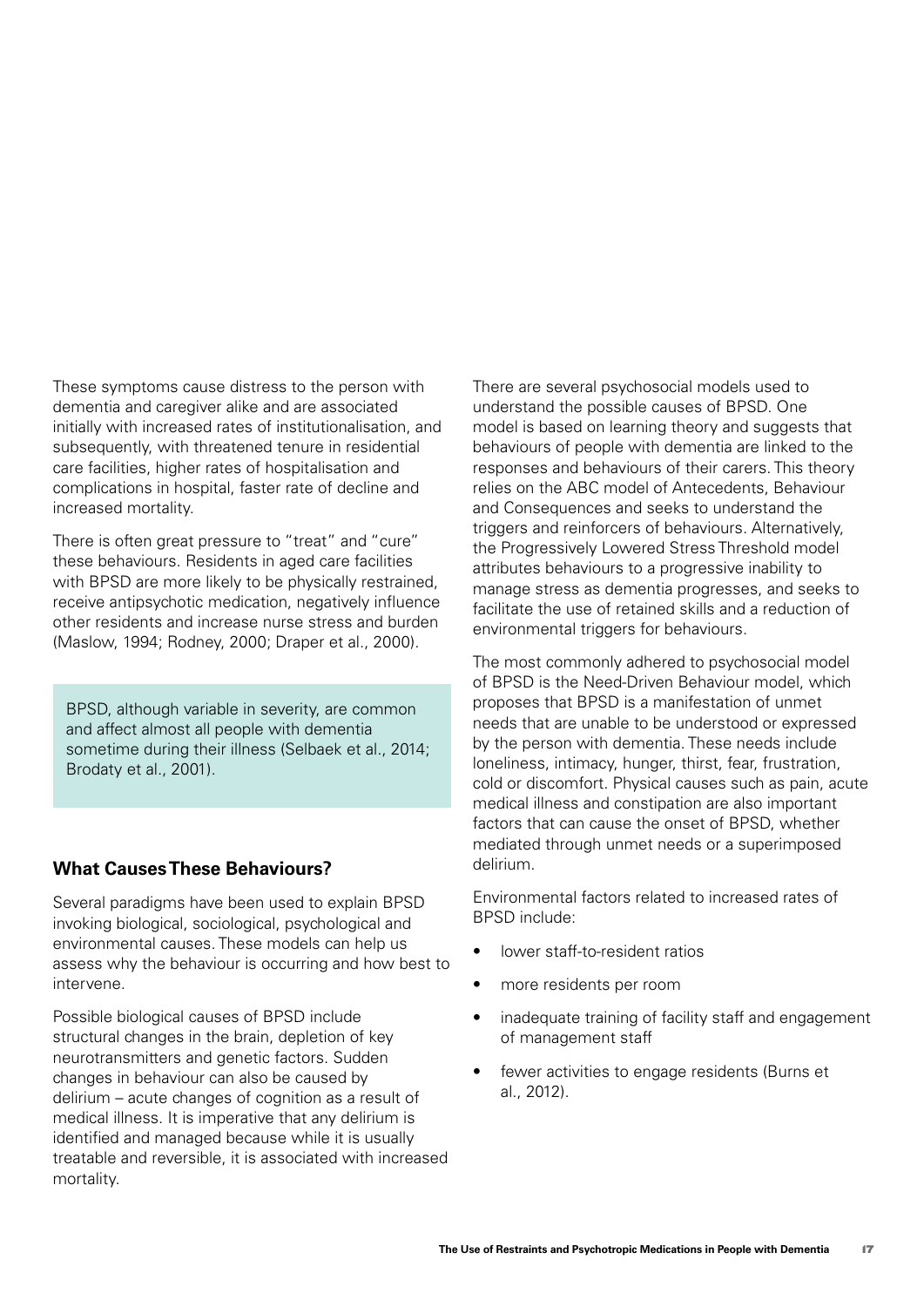For people from CALD (Culturally And Linguistically Diverse) backgrounds, difficulty communicating their needs and getting access to translation services and culturally appropriate care may exacerbate behavioural symptoms. This may also make it difficult for care staff to understand the cause of the behaviour and to respond appropriately (Runci, Redman & O'Connor, 2005). For example, a person from a CALD background may become aggressive because they are frustrated that they are not able to communicate or are not understood by care staff.

There is strong evidence that both the care environment and carer expertise/training influences both the emergence and the management of these symptoms (Chenoweth et al., 2009; Brodaty et al., 2003).

BPSD have a range of physical, environmental and psychosocial causes. (Chenoweth et al., 2009; Brodaty et al., 2003)

#### **What is the Effectiveness of Psychotropics in Treating BPSD?**

There have been an excess of 20 placebo controlled trials and several meta-analyses examining the efficacy of psychotropics to treat BPSD. These studies show a small effect size of 0.13 to 0.20 of antipsychotics in particular (Schneider, Dagerman & Insel, 2006; Ballard et al., 2009a). Notably this effect size is smaller than some non-pharmacological approaches to treatment of BPSD.

The only psychotropic listed by the PBS for treating BPSD is risperidone and this medication has the strongest evidence for its effectiveness (the recommended dose ranges from 0.25mg–2mg daily).

Other medications are at times prescribed for treatment of BPSD although they have not been listed by the PBS for this purpose. There are mixed and limited results supporting the use of atypical antipsychotics – such as olanzapine (dose range 5-10mg), quetiapine (dose range 25-150mg), and aripiprazole (5-10mg) and the antidepressant citalopram (dose range 10-20mg) – in patients with agitation and aggression, and some support for antiandrogen or oestrogen drugs and prazosin (a drug used for hypertension and benign prostatic hypertrophy). There is no evidence to support the use of sodium valproate and mixed results for carbamazepine. There is some mixed evidence supporting the use of cholinesterase inhibitors and memantine in particular, for certain BPSD symptoms, and particularly for Lewy Body Dementia (Burns et al., 2012).

These findings were summarised by Professor Subee Banerjee in a report to the Minister of State for Care Services in the UK in 2009:

*"Reviewing the evidence, these drugs appear to have only a limited positive effect in treating these symptoms but can cause significant harm to people with dementia. Clearly, some people do benefit from these medications and there are groups (e.g. where there is severe and complex risk) where trials have not been completed but where there may be particular value in using these medications. Using the best available information, I estimate that we are treating 180,000 people with dementia with antipsychotic medication across the country per year. Of these, up to 36,000 will derive some benefit from the treatment."*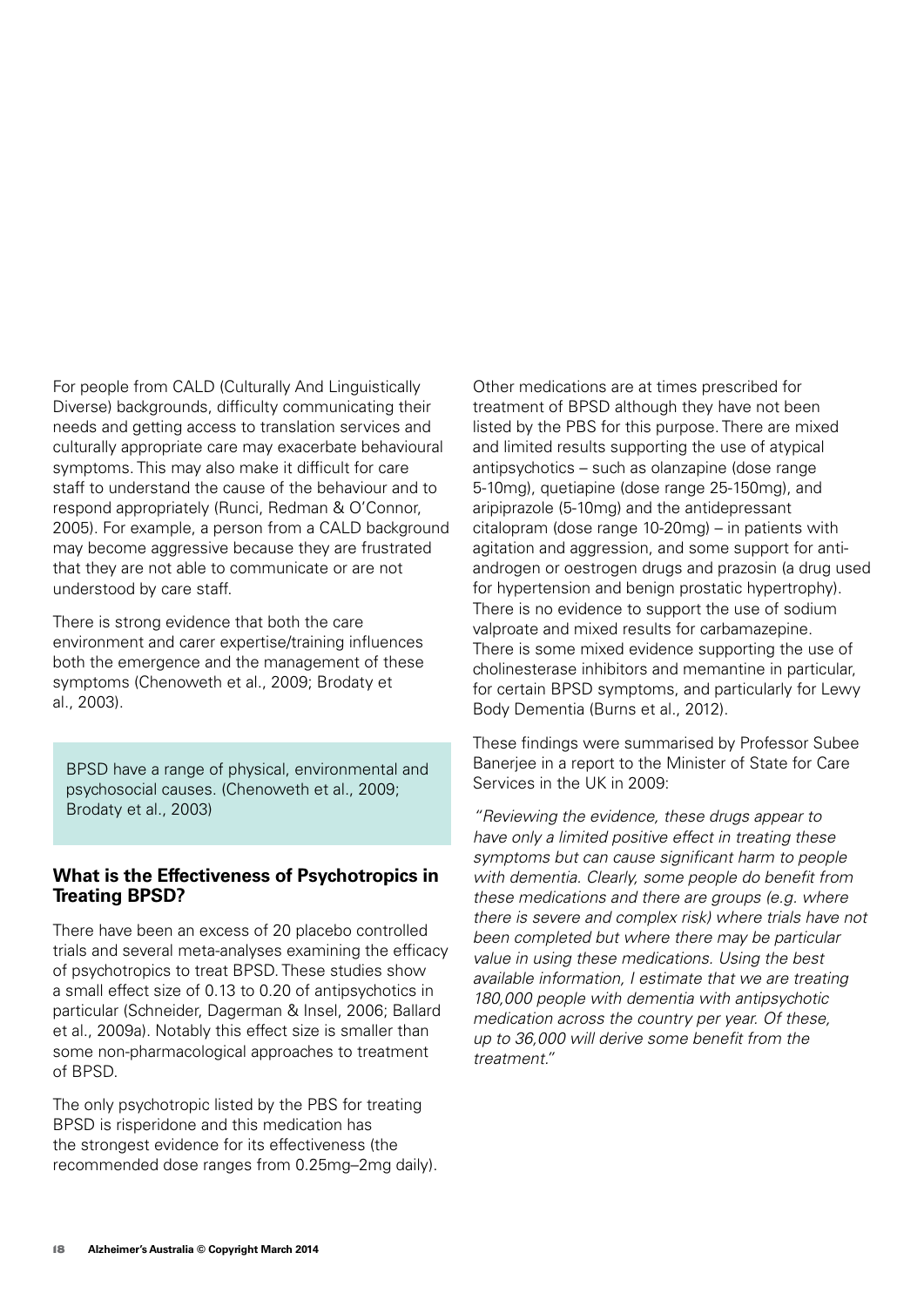Similarly, pharmacological intervention studies of antidepressants in dementia are limited in quality and number, and equivocal in terms of proving efficacy, with several early small studies showing moderate to strong efficacy of antidepressants (Alexopoulos et al., 2005), while more recent studies have shown either no efficacy over placebo or equal efficacy with "usual care" from specialist old-age psychiatry services (Macfarlane, McKay & Looi, 2012; Banerjee et al., 2011). Because these medications are associated with a range of adverse events, most notably sedation, lowered sodium levels, tremor and gastrointestinal and respiratory effects (Banerjee et al., 2011) the potential benefits must be weighed against the risks. Unless the depression is severe, patients with dementia and depression should receive psychosocial interventions in the first instance, followed by consideration of antidepressants if there is no response.

The evidence supporting the effectiveness of psychotropics in treating BPSD is modest at best, with most support for atypical antipsychotics. International data suggests that up to 20% of people with dementia who receive antipsychotic medications derive some benefit from the treatment (Schneider et al., 2006; Ballard et al., 2009a; Banerjee, 2009).

#### **What are Some of the Possible Consequences of Using Psychotropics?**

Most psychotropics, by virtue of their action on the brain, are associated with an increased risk of sedation, falls, urinary tract infection or incontinence, and worsening cognition.

Antipsychotic medications specifically are associated with sedation, exacerbation of existing cognitive impairment and confusion, fractures, falls, urinary tract infections, peripheral oedema, gait disturbances and extrapyramidal symptoms ("parkinsonism") and heart rhythm (ECG) abnormalities. The pattern of sideeffects is shaped by the class of antipsychotic drug, and some drugs have a greater or lesser potential to cause anticholinergic side effects, including delirium, constipation and urinary retention, and tardive dyskinesia (abnormal involuntary movements usually of the tongue or mouth). Serious side effects of antipsychotics include increased risk of fracture, stroke and related cerebrovascular events seizures, and hospitalisation (Hien et al., 2005; Katz et al., 2004; Hedges, Jeppson & Whitehead, 2003; Byerly et al., 2001; Schneider et al., 2006; Ballard, 2009b).

The most significant consequence of the use of antipsychotics is the increased risk of death. Deaths related to bronchopneumonia, thrombo-embolic events (including stroke and pulmonary embolism), and sudden cardiac arrhythmias are all significantly increased in people with dementia receiving antipsychotic treatment. An initial meta-analysis completed by the Food and Drug Administration, which has been confirmed by independent analyses, highlighted a 1.5 to 1.8–fold increase in mortality risk for people with Alzheimer's disease receiving antipsychotics, compared with placebo (Schneider et al., 2006; Ballard et al., 2011; Brodaty et al., 2003). A population-based cohort study of nursing homes in the United States found that users of haloperidol had an increased risk of mortality, although this is an association only with no causality proven (Huybrechts et al., 2012).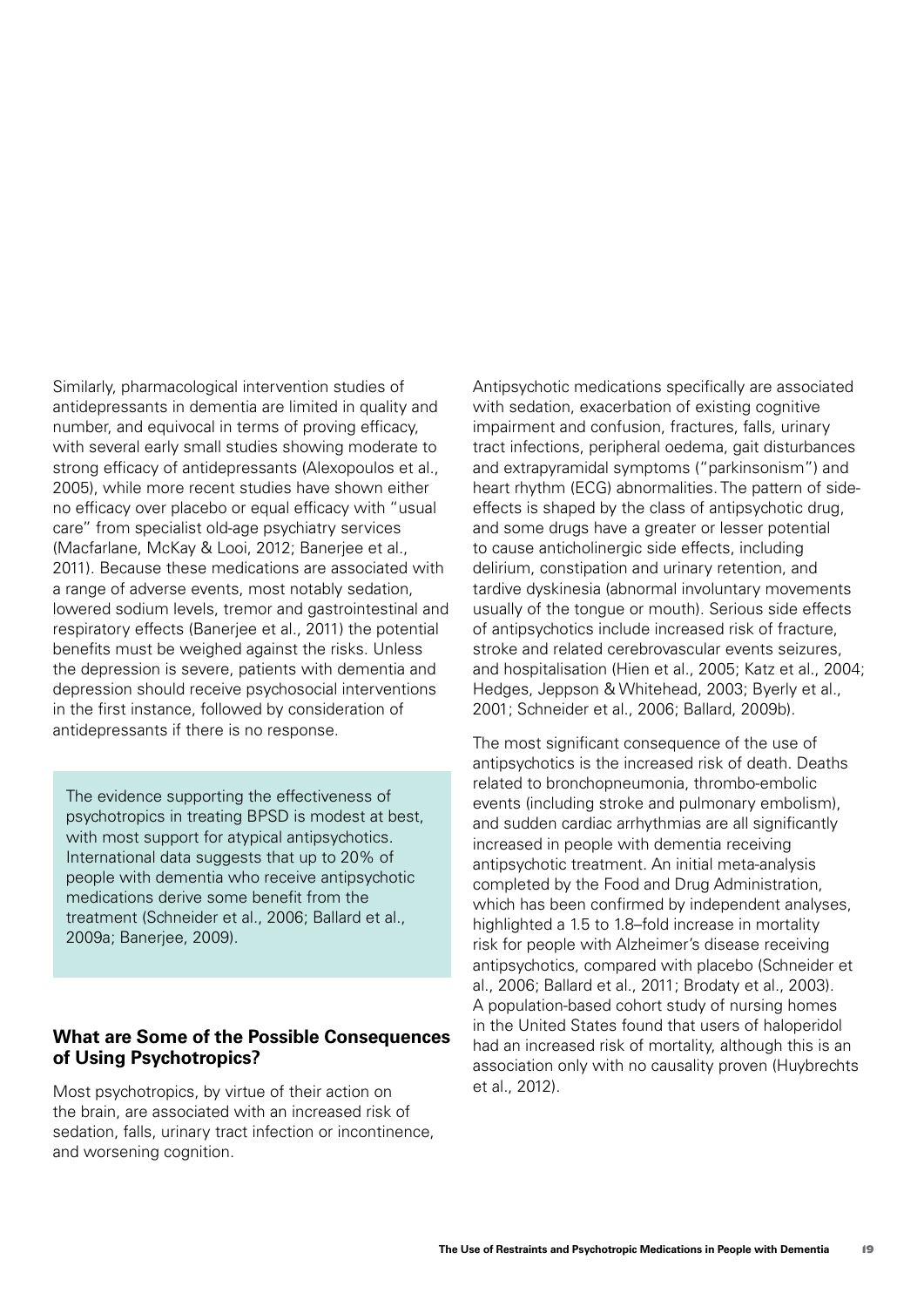This data is summarised by Professor Subee Banerjee in his report to the UK Minister of State for Care Services in 2009:

*"Summarising the risks and benefits, the data here suggest that treating 1,000 people with BPSD with an atypical antipsychotic drug for around 12 weeks would result in:* 

- an additional 91–200 patients with behaviour *disturbance showing clinically significant improvement in these symptoms*
- an additional 10 deaths
- an additional 18 cerebrovascular adverse events, *around half of which may be severe*
- an additional 58–94 patients with gait disturbance."

Two particular concerns regarding side effect prevention and management are that medications are often managed by care staff who have low knowledge of pharmacology and medication management and are less likely to be able to identify medication-related problems or adverse drug reactions experienced by residents. A second concern arises out of the poor partnerships with carers over consent issues (see below), particularly when decisions are needed to evaluate the risk–benefit ratio for use of these medications for individual residents.

The use of psychotropics is costly in dollar terms given their level of effectiveness. A conservative estimate of the public cost of antipsychotic medications for people with dementia is \$19.1 million per annum (Australian Institute of Health and Welfare, 2012).

Psychotropics have a range of serious side effects including their association with increased mortality for people with dementia and financial cost to the community (Hien et al., 2005; Katz et al., 2004; Hedges et al., 2003; Byerly et al., 2001; Schneider et al., 2006; Ballard, 2009b; Brodaty et al., 2003).

#### **When Should Psychotropic Medications be Used?**

Where there is severe and complex risk of harm to the person and/or others around them, requiring an urgent response, and there is no obvious, easily remediable cause, expert consensus recommends atypical antipsychotics for physical aggression (Alexopoulos et al., 2005).

Pharmacological interventions are also recommended when symptoms are psychotic in nature, when the person with dementia is unresponsive to psychosocial interventions or where residual symptoms are problematic (Burns et al., 2012). Conversely, there are certain symptoms for which medication is not recommended at all. For example, medication is unlikely to be effective in treating wandering, or verbal aggression/screaming.

Psychotropic medications are also an important intervention for pre-existing comorbid psychiatric conditions, such as schizophrenia or bipolar disorder, that predated the onset of dementia.

Clinical guidelines suggest that when psychotropic medications are used, the START LOW, GO SLOW strategy should be used and that there is a need for systematic, sequential trialing one drug at a time with side effects monitored regularly, and the drug ceased immediately if adverse side effects are noted. Since the natural history of BPSD is variable, often intermittent and dependent on the symptomatology, it is recommended that the use of such agents is timelimited and reviewed for their potential discontinuation at least three-monthly (NSW Ministry of Health, 2013).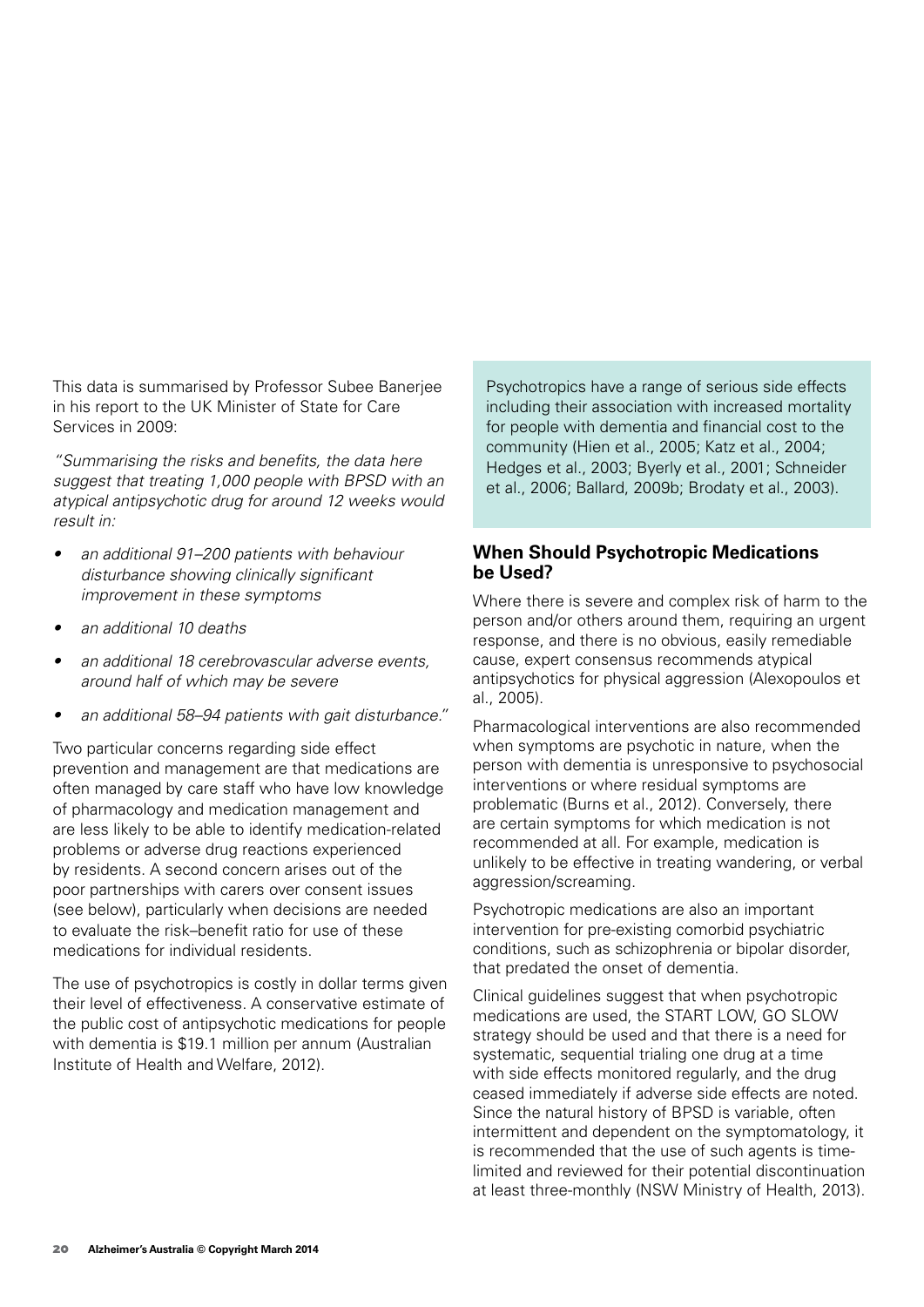Discontinuation trials comparing continuous use of antipsychotics with discontinuation found no detrimental effects on behaviour, except for a small group of patients with more severe symptoms (Ballard & Corbett, 2010; Ballard et al., 2008; Devanand et al., 2012; Declercq et al., 2013).

The NPS (2013) makes the following recommendations around the use of antipsychotic medications for people with dementia:

*"Manage underlying causes of behavioural and psychological symptoms of dementia and try behavioural interventions. Use an antipsychotic only if aggression, agitation or psychotic symptoms cause severe distress or an immediate risk of harm. Monitor closely when starting therapy to ensure the target behaviour improves and that adverse effects are tolerated. Review the need for continuing antipsychotic therapy within three months and regularly afterwards. Withdrawing antipsychotic treatment may not worsen behaviour."*

Psychotropic medications are best used when symptoms are psychotic in nature, where there is severe and complex risk of harm, when psychosocial interventions have been exhausted or where there are comorbid pre-existing mental health conditions (Alexopoulos et al., 2005; Burns et al., 2012; NSW Ministry of Health, 2013).

Clinical guidelines suggest that psychotropics should be used according to the principle of the START LOW, GO SLOW strategy, and trials need to be sequential and systematic, trialling one drug at a time with side effects monitored regularly. Experts recommend that they be used for a limited period only with regular review regarding possible discontinuation, at least three-monthly (NSW Ministery of Health, 2013).

#### **What are Some Alternatives to Psychotropics?**

Expert consensus guidelines recommend the use of multidisciplinary, individualised care as a first line approach to behavioural symptoms of dementia (Burns et al., 2012; O'Connor et al., 2009; Livingston et al., 2005). See Table 1 (page 14) for an overview of some of the alternative strategies that can be used in responding to BPSD.

A person-centred approach to BPSD has been found to be an effective alternative to psychotropic medications. This approach conceptualises behaviour as a non-verbal communication of feelings, generated by the interplay of neuropathology, personality, life history, medical problems and the interpersonal and environmental context (Cohen-Mansfield 2005; Brooker, 2005; Brooker, 2004). The key to this approach is to identify unmet needs that may be contributing to behavioural symptoms.

For example, assessment and appropriate management of pain is perhaps one of the most crucial steps in treating BPSD. The acknowledged relationship between pain and abnormal behaviours such as restlessness, agitation, aggression and vocalisation, and the difficulties many people with dementia have in reporting pain, mandate a vigilant approach towards pain assessment and proactive prescribing of analgesia (McAuliffe et al., 2009). A randomised cluster trial of a stepped protocol of pain relief for patients with dementia and agitation in nursing homes showed significant reductions in both pain and agitation (Husebo et al., 2011).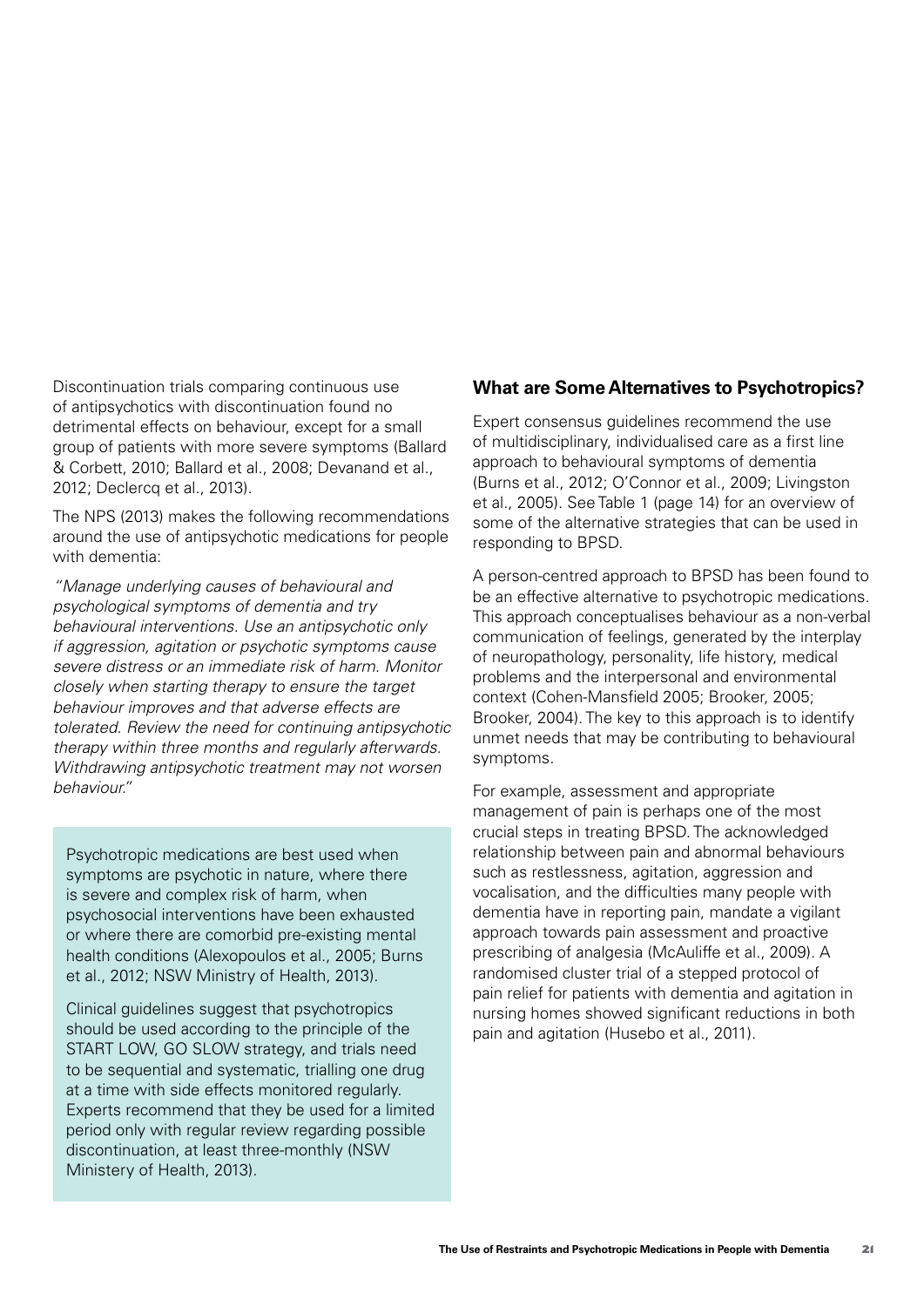The CADRES (Caring for Aged Dementia Resident Study) was a landmark prospective randomised controlled trial comparing person-centred care and dementia care mapping (DCM) with usual care. This study showed a significant reduction in agitated behaviours associated with person-centred care and DCM (Chenoweth et al., 2009). Importantly, person-centred care can only be implemented in environments where there is organisational support for this type of care i.e. a culture conducive to meeting the individual needs of residents rather than being task and schedule–orientated. Nursing home cultures that are conducive to person-centred care promote empowerment and professional growth of staff, and encourage staff to have meaningful engagement with residents and to collaborate in decision-making in regards to patients (Weaver & Peisah, 2013). Residential aged care facility (RACF) managers must echo person-centred philosophies both in their leadership style and approach to resident care, which must be flexible and foster schedules that meet psycho-social needs of residents, rather than being rigidly task-orientated and risk-aversive (Cohen-Mansfield & Bester, 2006; Weaver & Peisah, 2013). An example might be significantly reducing shower frequency in someone who is distressed or frightened of being showered.

A range of other specific psychosocial and environmental interventions have been investigated for treating BPSD. While evidence is limited, there is some support for light massage and aromatherapy (particularly Lavender Oil, Melissa Oil and Lemon Balm), individualised music, animal assisted therapy, individual behaviour therapy, bright light therapy, Montessori activities and humour therapy (Brodaty & Arasaratnam, 2012). Additionally family caregiver interventions, including psychoeducation, can significantly reduce BPSD with effect sizes of 0.34 (Brodaty & Arasaratnam, 2012), which is a larger effect size than has been found with the use of psychotropics.

External experts in behavioural symptoms, including DBMAS can be important in supporting alternative approaches to care. The role of DBMAS clinicians is to provide information and advice on dementia and related behaviour, assessment and diagnosis support and clinical supervision and mentoring of carers and care staff (Burns et al., 2012). These services capitalise on the evidence regarding the positive effects of education provided to residential care staff on BPSD outcome (Livingston et al., 2005).

Expert consensus guidelines recommend the use of multidisciplinary, individualised psychosocial approaches as a first line approach to behavioural symptoms of dementia. There are a range of psychosocial and caregiver interventions that have evidence-based support. Best practice for BPSD treatment is comprehensive, individualised assessment in order to provide person-centred care, with family and professional caregiver education and support (Burns et al., 2012; O'Connor et al., 2009; Livingston et al., 2005; Cohen-Mansfield, 2005; Brooker, 2004, 2005).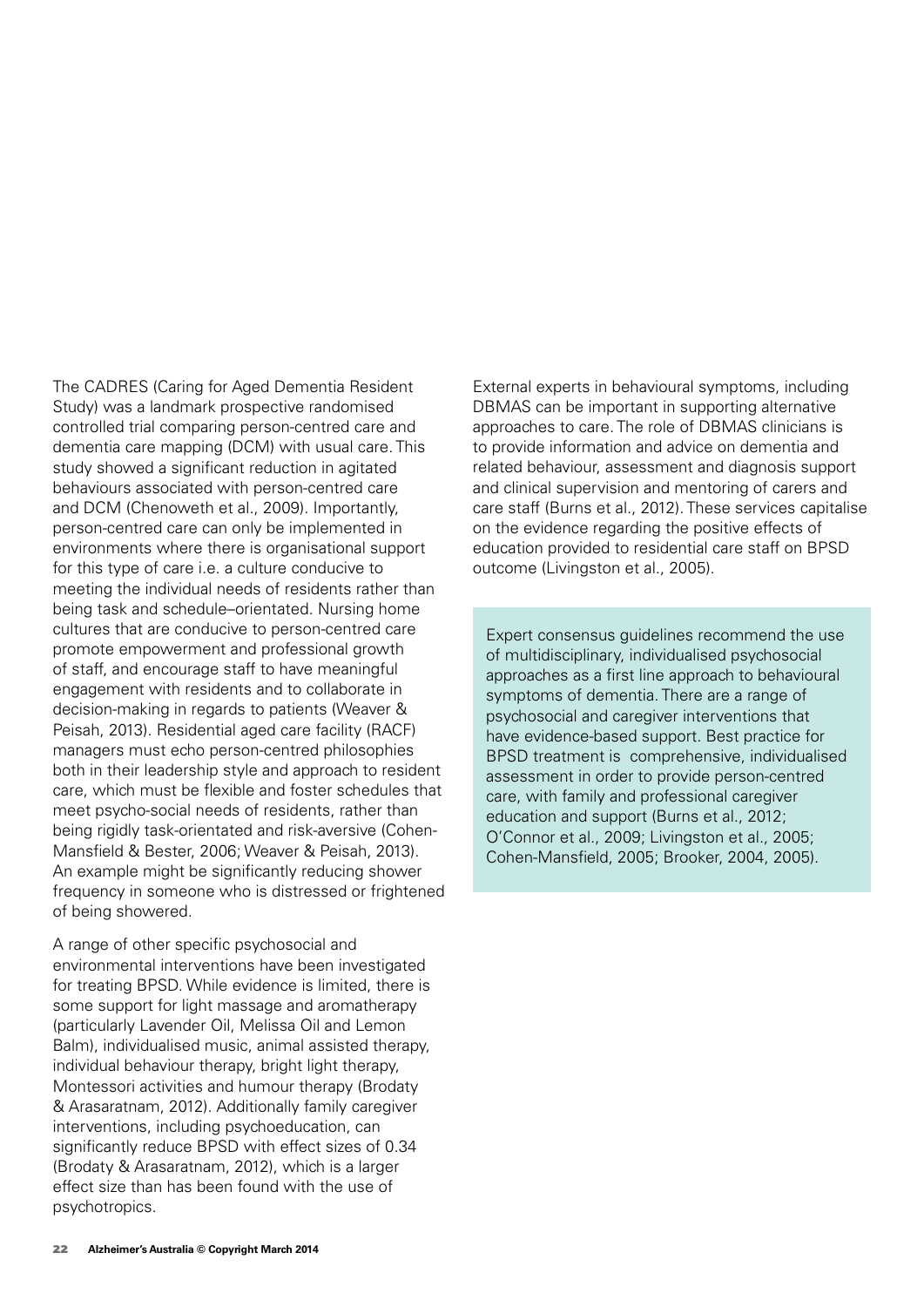#### **Why are Psychotropic Medications Used as the First Line Approach to Care of BPSD in Some Cases?**

Many people with dementia enter residential aged care with a prescription for psychotropic medications already in place (O'Connor, Griffith & McSweeney, 2010). Physicians, nurses and families of older people with dementia are often reluctant to try to stop antipsychotics, fearing deterioration of symptoms. Yet, a recent Cochrane Review that examined the current literature on de-prescribing of antipsychotic medications for people with dementia found that many older people with BPSD can be withdrawn from chronic antipsychotic medication without detrimental effects on their behaviour (Declercq et al., 2013).

There are a range of other barriers that aged care professionals have identified to the use of alternative approaches to caring for a person with BPSD including staff and resource limitations, lack of education and information about alternatives, environmental constraints, policy and management issues, beliefs and expectations (of staff, family and residents), inadequate review practices and communication barriers (Moore & Haralambous, 2007). Lack of understanding about the potential side effects and consequences of use of these medications can also contribute to their use (Agens, 2010). Clinical leadership, adequate resources and staff with appropriate skills have all been found to be essential in the uptake of evidenced-based person-centred approaches to care in aged care facilities (Jeon, Meryln & Chenoweth, 2010).

Professor Brian Draper, Conjoint Professor, School of Psychiatry UNSW, in a recent submission to the Senate Inquiry into the Care and Support of People with BPSD said:

*"I am firmly of the view that this long term overuse of psychotropic drugs in residential care is largely*  indicative of a combination of a number of factors – *poor facility design, poorly trained staff, inadequate numbers of staff and lack of suitable activity programs for residents. The behaviours being treated by drugs are exacerbated or indeed at times caused by these issues. Psychotropic drugs are used because GPs and residential care staff can see no other solution."*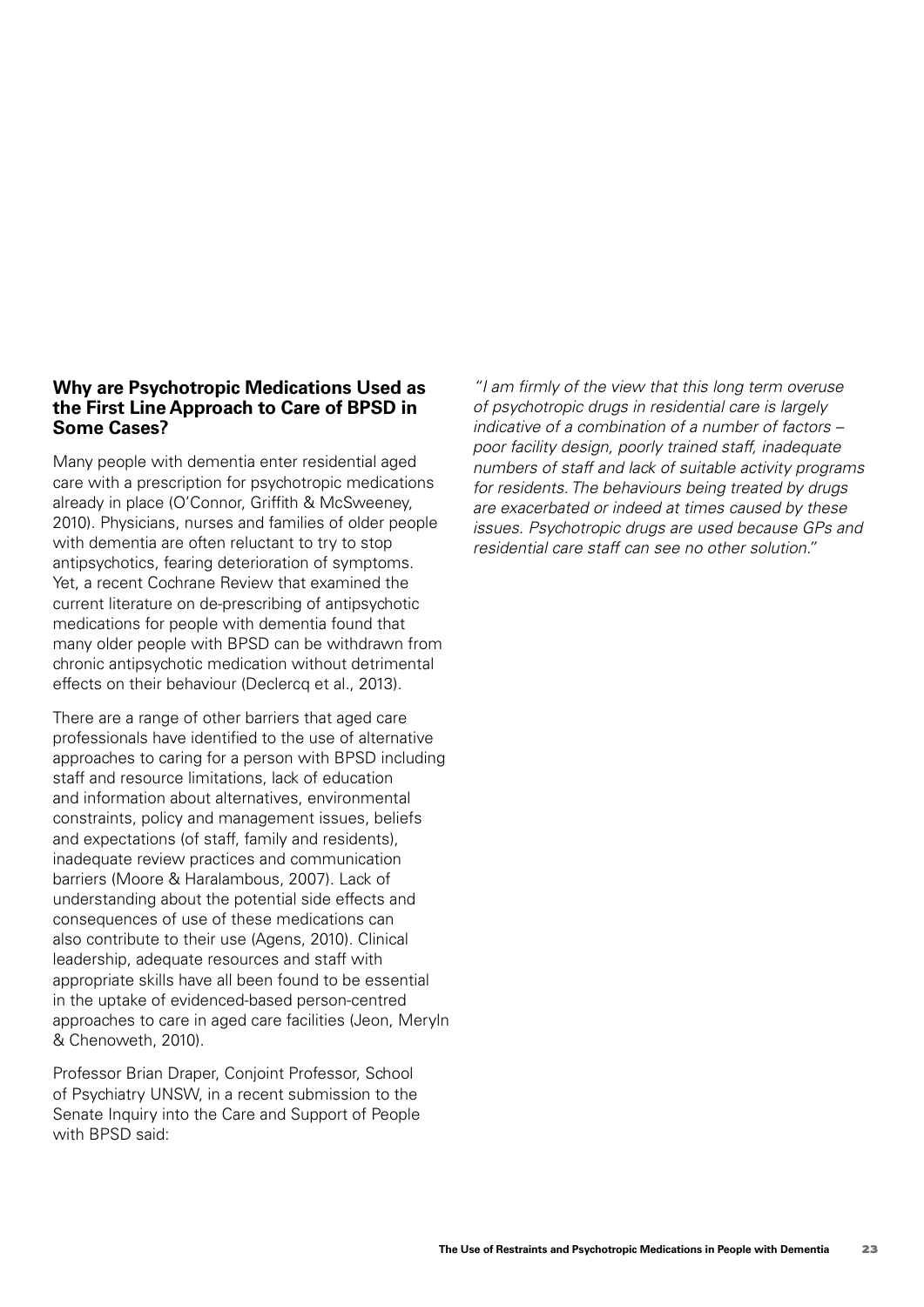#### **What Are Some of the Legal Issues Around Use of Psychotropic Medications?**

Informed consent for any type of medical treatment including the use of psychotropics should always be obtained from the person themselves where possible when they are able to give informed consent (O'Neill & Peisah, 2011). If the person is not able to give consent, most jurisdictions require that a prescription of antipsychotics is consented to by a substitute decision maker. This requirement is rarely met (only 6.5% of cases according to a study in NSW) (Rendina et al., 2009). Crucial to the autonomous, dignified and individualised management of people with BPSD is joint decision making involving the prescriber and the person themselves when they can give informed consent, or with their proxy decision maker. The failure to consider issues of consent in using psychotropics in residential care facilities is a phenomenon noted overseas as well (Gurian et al., 1990).

Depending on the jurisdiction, it may be necessary to obtain consent from the tribunal with guardianship jurisdiction (e.g. in NSW the NSW Civil and Administrative Tribunal prior to prescribing hormonal therapy such as anti-androgens).

It should be noted that to date there have been two coronial inquiries in NSW and SA (the South Australian Coronial Enquiry of 2011 into the death of John Arthur Burns (Inquest Number 24/2010 (1389/2006)) which have investigated the relationship between the manner and cause of death of a nursing home resident and the use of psychotropic medications.

Informed consent for use of psychotropic medications should be obtained from the person themselves where possible. Alternatively, if the person is unable to give informed consent, then consent should be obtained from a substitute decision-maker (O'Neill & Peisah, 2011).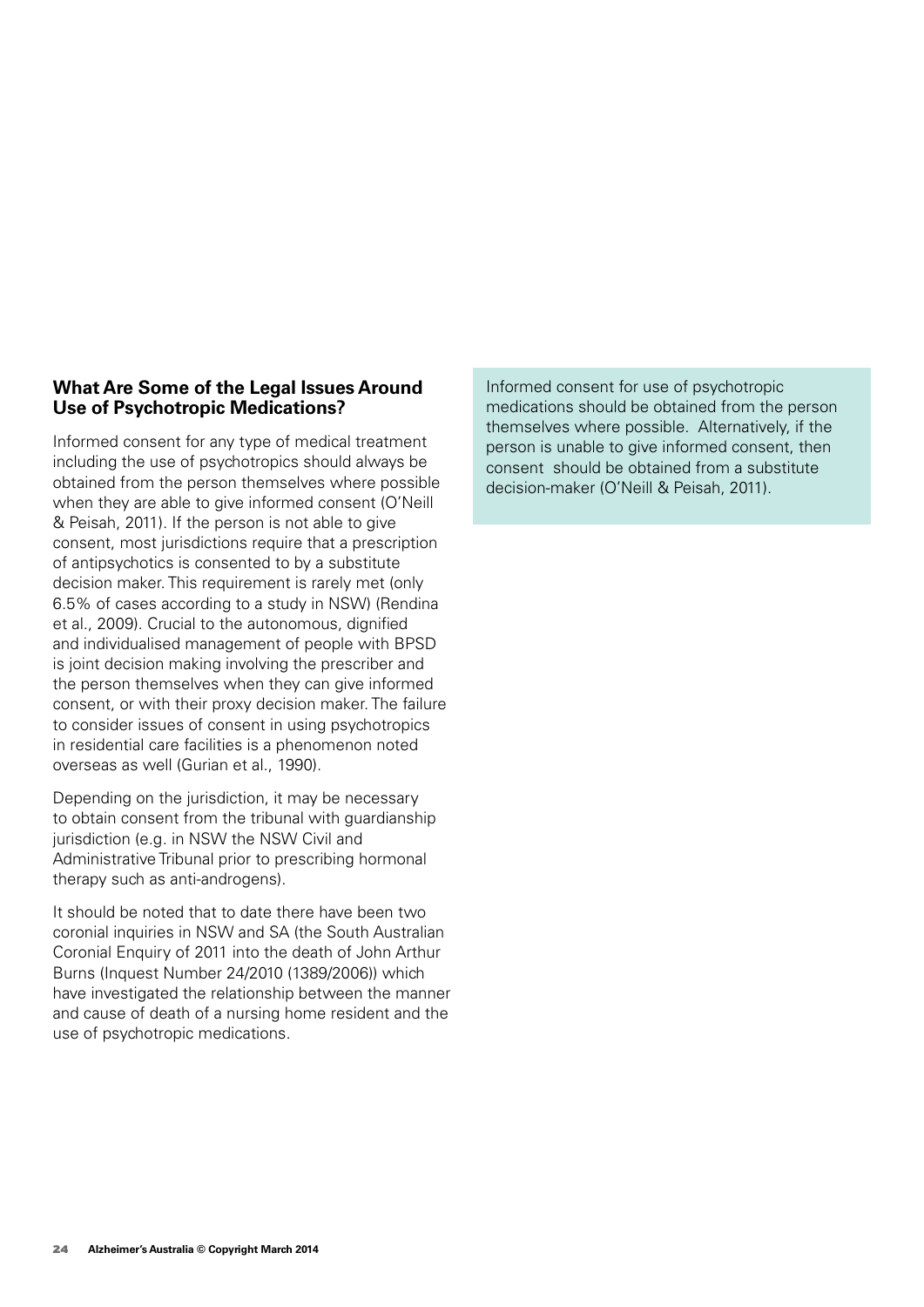### APPENDIX:

### **Recent initiatives to address use of restraint and antipsychotic medications**

#### **Ministerial Roundtables**

Two Ministerial Roundtables of experts (e.g. clinicians, researchers, members of the Ministerial Dementia Advisory Group, aged care representatives, senior people from the Pharmaceutical Benefit Scheme and NPS, consumers, senior Departmental officials, and staff from the Minister's office) on the use of antipsychotic medications were convened by the then Minister for Mental Health and Ageing, Mark Butler MP in August and October 2012. These roundtables led to prioritisation of funding for research on deprescribing through the 2012 Aged Care Service Improvement and Healthy Ageing flexible fund.

#### **Senate Inquiry**

On 28 February 2013, the Senate Committee on Community Affairs commenced an inquiry into the care and management of younger and older people with behavioural and psychological symptoms of dementia. The terms of reference for this inquiry were as follows:

The care and management of younger and older Australians living with dementia and BPSD, including:

- **a.** the scope and adequacy of the different models of community, residential and acute care for Australians living with dementia and BPSD, with particular reference to:
	- 1. Commonwealth-provided support and services
	- 2. state- and territory–provided services
	- 3. services provided by the non-government sector.
- **b.** resourcing of those models of care
- **c.** the scope for improving the provision of care and management of Australians living with dementia and BPSD, such as:
- 1. access to appropriate respite care
- 2. reduction in the use of both physical and chemical restraints.

As of August 2013, the Committee had received 60 written submissions and held two public hearings. Recommendations from the Alzheimer's Australia submission included:

- **1.** The use of physical and chemical restraints in residential aged care should be carefully monitored and regulated through:
	- Public reporting of the rate of use of psychotropic medications and physical restraints in residential facilities on the proposed 'My Aged Care' website.
	- Regulation through the Aged Care Accreditation Agency to ensure appropriate consent procedures are in place for the use of psychotropic medications and physical restraint.
	- A streamlined process through the Aged Care Complaints Scheme for consumers who report the inappropriate use of medications in residential aged care such that a response is required by the 'Scheme' within 3 working days of a complaint being lodged.
- **2.** As with the provisions for community care services, individuals with dementia should be eligible for a 10% dementia respite supplement. This additional funding should be used by providers to ensure appropriate care for individuals with BPSD.
- **3.** Double the current financial resourcing for DBMAS over the next three years to ensure that the service can adequately support family carers, residential, primary and acute care.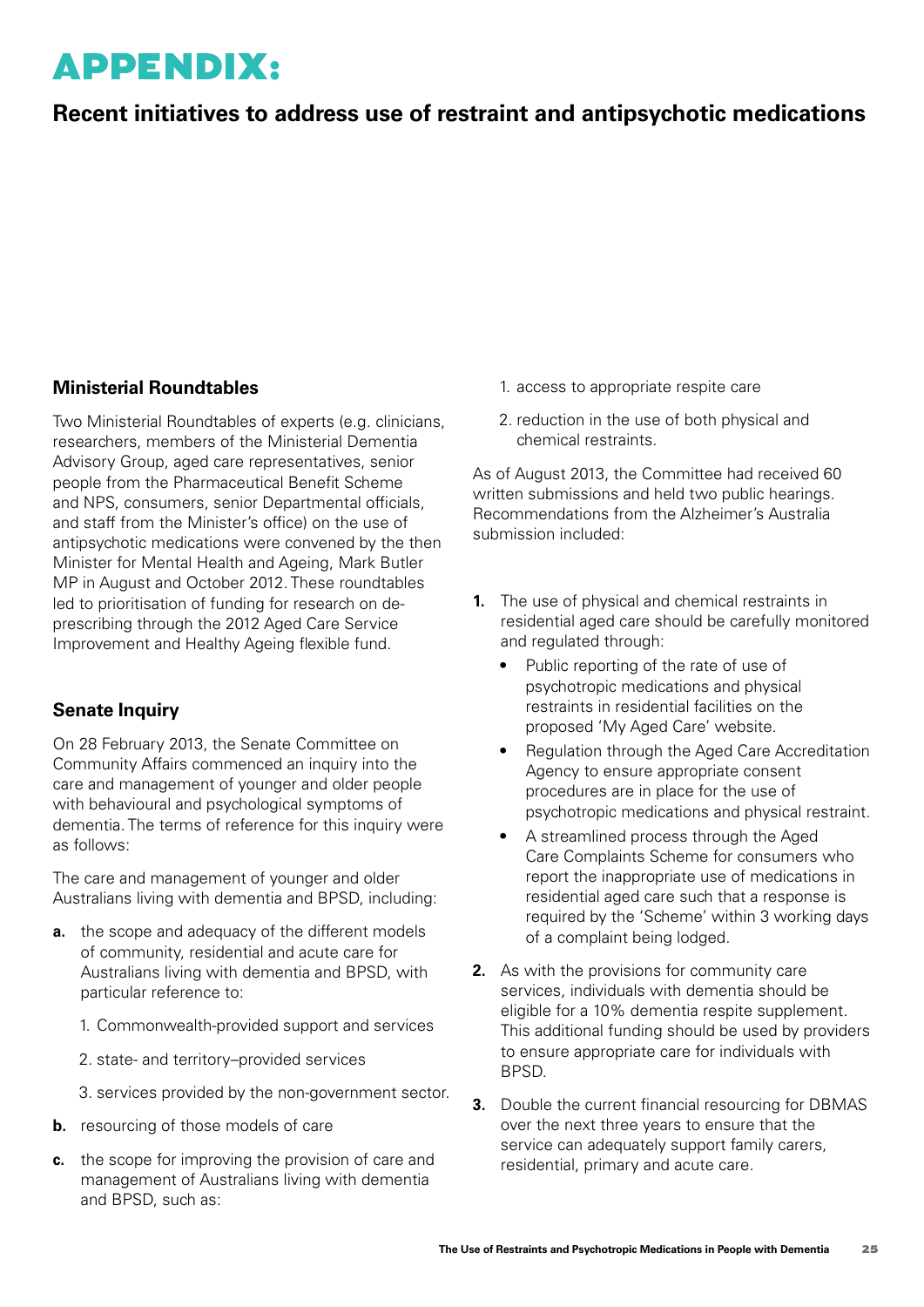- **4.** Ensure that all health workers in the aged care sector have appropriate training in BPSD and nonpharmacological interventions. This should include training on psychosocial approaches to prevent and respond to BPSD in medical student, nursing and allied health academic programs and in all Aged Care Certificate 3 and 4 programs.
- **5.** The dementia behaviour supplement in residential care should only be provided to aged care facilities that can document that they are able to provide high quality care for individuals with severe BPSD. This should include:
	- Identifying a person within the facility as the behaviour program coordinator. This person would be responsible for identifying staff training needs, ensuring access to appropriate materials and resources, coordinating access to specialist clinicians with expertise in behaviours and ensuring standards are met.
	- A commitment to using no physical restraint except in cases of immediate danger for self or others and document action taken and how soon the restraint has been removed.
	- Documentation of a comprehensive assessment to identify any untreated medical cause of behaviour and to identify any unmet needs and action taken to address those needs.

The Committee is due to report on 19 March 2014.

#### **Expansion of DBMAS**

The DBMAS aim to improve the quality of life of people with dementia and their carers where the behaviour of the person with dementia impacts on their care and wellbeing. This is achieved through building the capacity of health professionals and carers so they gain increased knowledge and confidence in understanding BPSD and person-centred care principles.

The DBMAS program is being expanded through increased scope and additional funding of \$12.5 million (over five years) under the 2012 Aged Care Reforms.

#### **Restraint Guidelines**

 In 2012, the Government provided all residential and community care services with these two new decision-making guidelines: Responding to Issues of Restraint in Aged Care in residential care and Responding to Issues of Restraint in Aged Care in community care.

These guides are designed to help aged care staff to reduce, and ideally eliminate, the need to use restraint. They offer alternatives to using chemical and physical restraint in community and residential settings and emphasise that a restraint-free environment is a basic human right for all care recipients.

#### **National Prescribing Service (NPS)**

The NPS has conducted two targeted programs that address the use of antipsychotic medications in people with dementia. In 2008, more than 13,000 health professionals participated in the Treating the symptoms of dementia program. Similarly, in 2011 more than 13,500 health professionals participated in the Balancing the benefits and harms of antipsychotic therapy.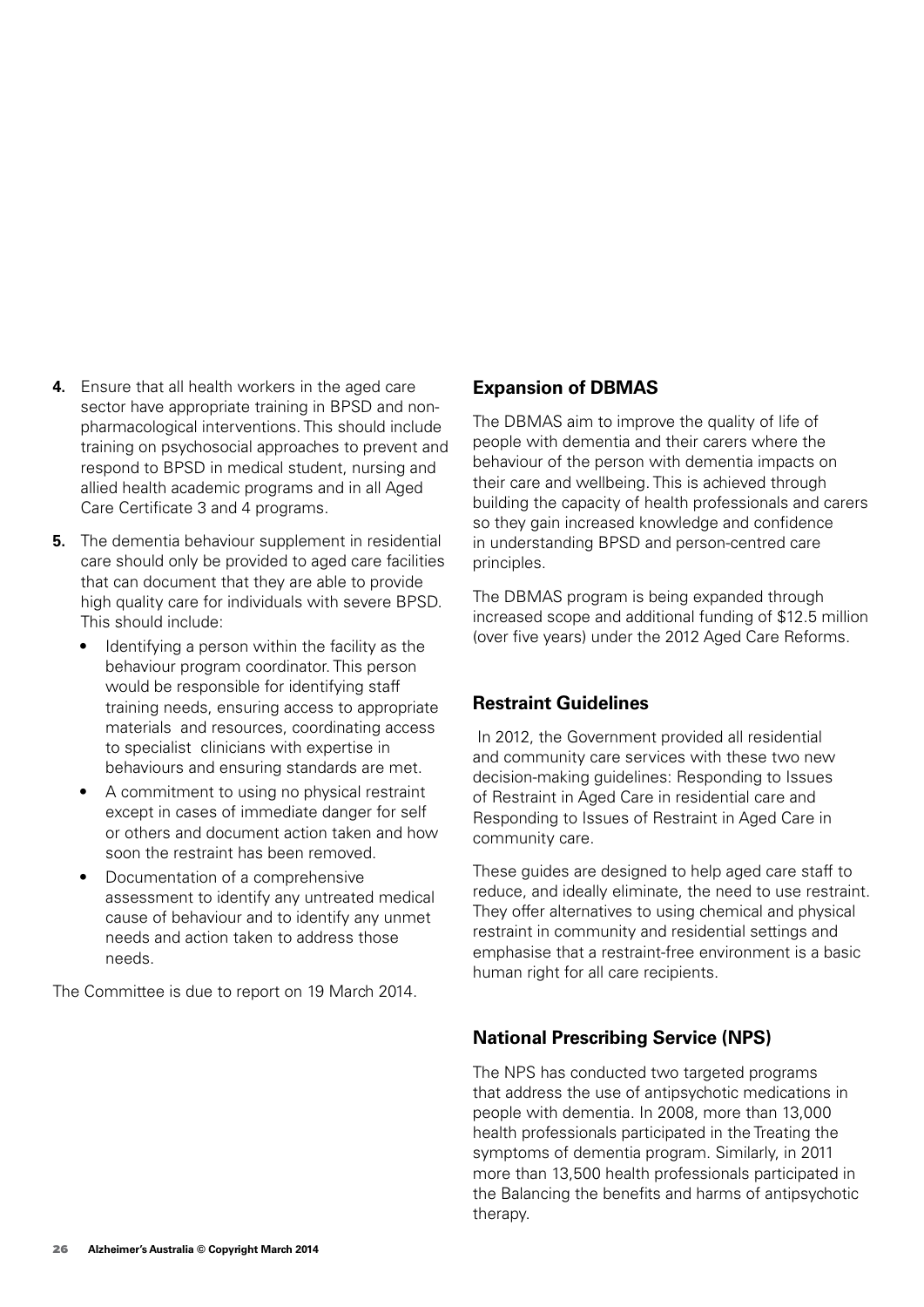#### **Research Funding**

There have been three research projects recently funded to address the use of antipsychotic medications. Two focus specifically on antipsychotics and were funded through the second round of the Government's Aged Care Service Improvement and Healthy Ageing Grants Fund. The third looks at deprescribing more generally in residential aged care and is funded through the National Health and Medical Research Council (NHMRC). These projects are threeyear projects, and it is unlikely that any results will be published until 2016:

- **1.** The University of New South Wales will run a Halting Antipsychotic use in Long Term Care (HALT) project that aims to reduce the inappropriate use of antipsychotic medication in aged care. People in 12–18 high-level RACFs in Sydney will be screened for regular administration of antipsychotics. A liaison GP embedded within each Medicare Local will inform treating GPs of issues around antipsychotic use for older people, particularly increased risk of side effects and alternatives treatments. Relevant staff at RACFs will receive training on responding to behaviours from the project and DBMAS clinicians. Treating GPs will be given a schedule for reducing antipsychotic medication prepared by project pharmacists. The schedule for de-prescribing will vary by participant, but will take place over approximately three months. Data collection will take place before deprescribing (one month and one week prior) and during a twelve month follow-up (three months, six months and twelve months after the start of de-prescribing). The main outcome measure will be use of antipsychotic medications.
- **2.** Dr Westbury from the University of Tasmania has received \$3 million from the Department of Health to deliver a program to reduce the use of sedatives in aged care facilities. This program is based on an intervention that was piloted in 25 aged care facilities in Tasmania and found to reduce the use of sedatives by approximately half. It is a multifaceted program that involves collaboration among nurses, carers, pharmacists and GPs. It includes training/information to raise awareness about sedatives, their uses and side effects and is followed by an audit. A list of people who have been on the medications for longer than recommended is developed and input provided to staff, family and the doctor regarding alternative approaches. The program will be rolled out to 150 aged care facilities across Australia (including some Bupa and Southern Cross Care facilities). The NPS is also involved in the program.
- **3.** The third project on de-prescribing was funded through the NHMRC. A randomised controlled trial of de-prescribing to optimise medical therapy for frail older people: the Opti-Med study. This project led by A/Professor Christopher Eltherton-Beer will determine the safety and benefits of reducing the number of medications prescribed to frail older people in RACFs. Researchers will withdraw as many medications as possible from participants in the intervention group. The study will provide randomised controlled data on the safety and efficacy of ceasing medications in frail older people (including antipsychotic medications).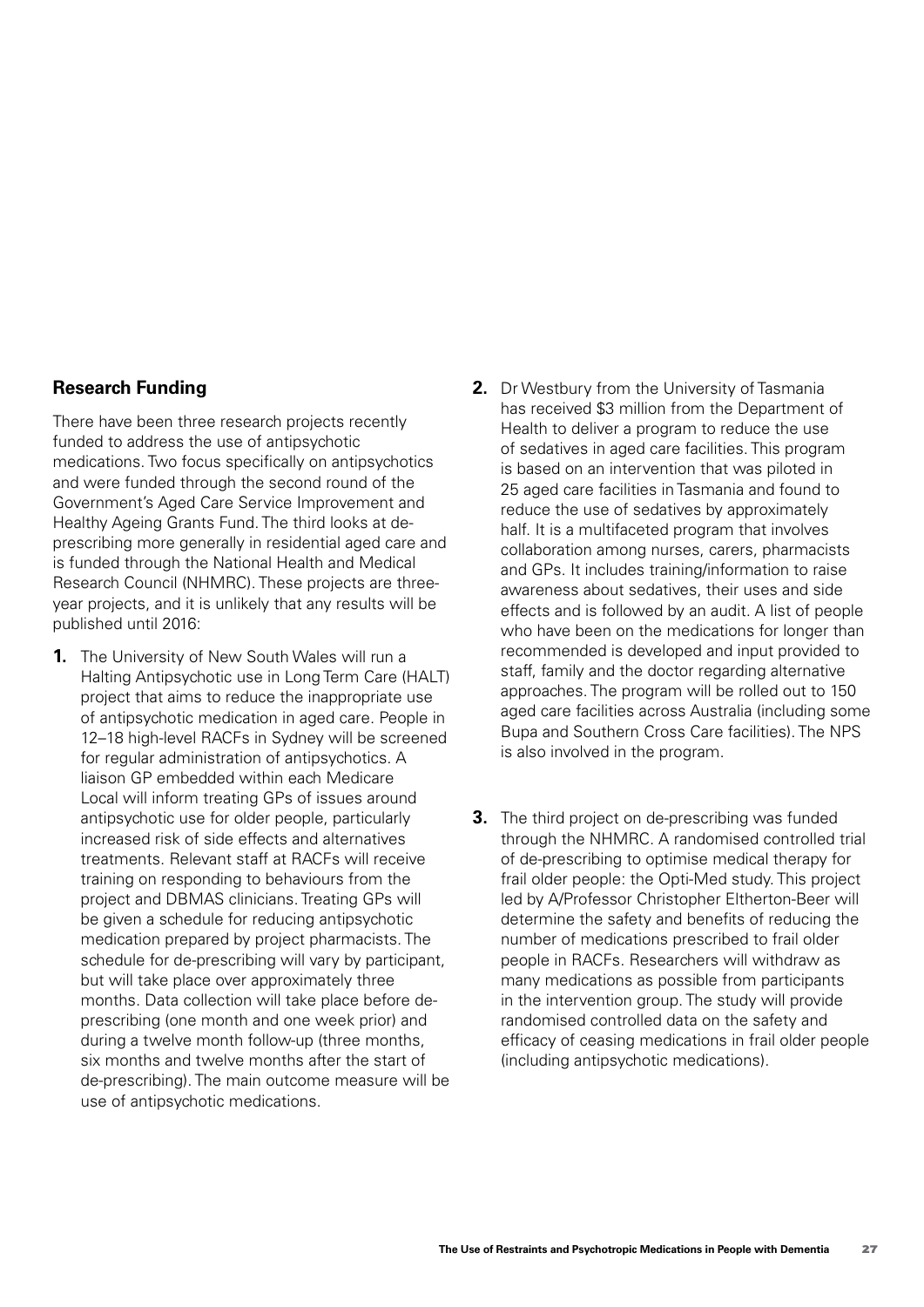#### **Alzheimer's Australia's Ongoing Work**

Alzheimer's Australia has been working to raise awareness around the use of antipsychotic medications over the past several years including through:

- • A Parliamentary Friends of Dementia Event in 2011 with Professor Gerard Byrne
- • Hosting Professor Sube Banerjee to conduct a seminar series in 2012
- Involvement in the Ministerial Roundtable on the use of antipsychotic medications
- Raising the issue in submissions including the recent Senate Inquiry into BPSD
- Including it as an action item in the Alzheimer's Australia Fight Dementia Campaign – Election 2013 document
- • Advocating for rates of antipsychotic medications to be included as a quality indicator for RACFs (through involvement on aged care implementation subgroups through the National Aged Care Alliance).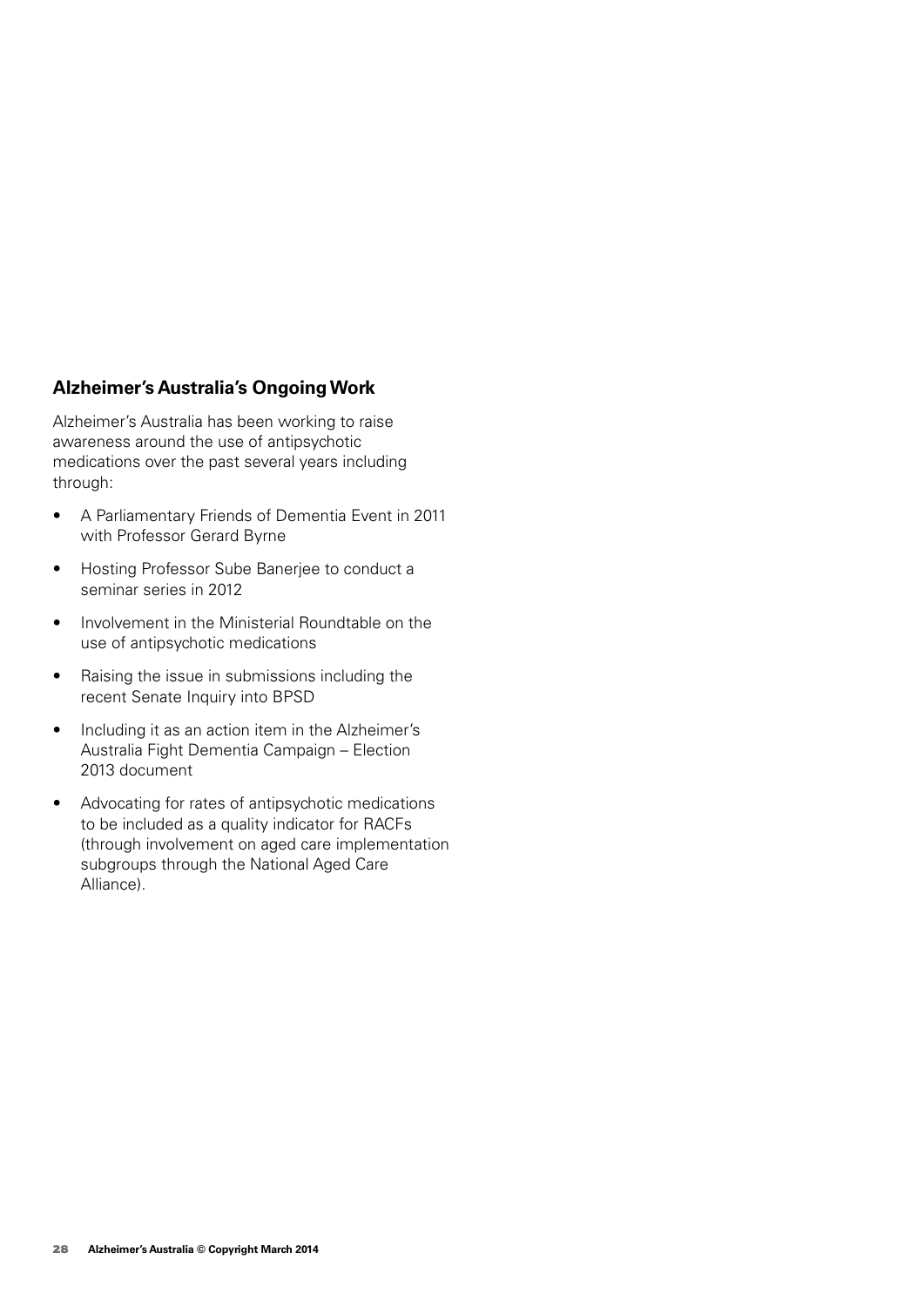### REFERENCES

Agens, J. E. (2010). Chemical and physical restraint use in the older person. *British Journal of Medical Practitioners, 3 (1): 302.*

Alexopoulos, G. S., Jeste, D. V., Chung, H., Carpenter, D., Ross, R. & Docherty, J. P. (2005). The expert consensus guideline series. Treatment of dementia and its behavioral disturbances. Introduction: methods, commentary, and summary. *Postgraduate Medicine, Spec No: 6-22.*

Australian Institute of Health and Welfare. (2012). Dementia in Australia. AIHW cat. no. AGE 70. AIHW, Canberra.

Ballard, C. & Corbett, A. (2010). Management of neuropsychiatric symptoms in people with dementia. CNS Drugs, 24(9), 729-739.

Ballard, C., Creese, B., Corbett , A. & Aarsland, D (2011). Atypical antipsychotics for the treatment of behavioral and psychological symptoms in dementia, with a particular focus on longer term outcomes and mortality. Expert Opinion on Drug Safety, 10(1), 35-43.

Ballard, C. G.,Gauthier, S., Cummings, J. L., Brodaty, H., Grossberg G. T., Robert, P. & Lyketsos, C. G. (2009a). Management of agitation and aggression associated with Alzheimer disease. Nature Reviews. Neurology, 5(5), 245-255.

Ballard, C., Hanney, M. L., Theodoulou, M., Douglas, S., McShane, R., Kossakowski, K., Gill, R., Juszczak, E., Yu, L. M. & Jacoby, R. (2009b). The dementia antipsychotic withdrawal trial (DART-AD): long-term follow-up of a randomised placebo-controlled trial. Lancet Neurology, 8(2), 151-157.

Ballard, C., Lana, M. M., Theodoulou, M., Douglas, S., McShane, R., Jacoby, R., Kossakowski, K., Yu, L. & Juszczak, E. (2008). A randomised, blinded, placebocontrolled trial in dementia patients continuing or stopping neuroleptics (The DART-AD Trial). PLoS Med. 5:e76.

Banerjee, S. (2009). The use of antipsychotic medication for people with dementia: time for action. A report for the Minister of State for Care Services. *Department of Health, United Kingdom.*

Banerjee, S., Hellier, J., Dewey, M., Romeo, R., Ballard, C., Baldwin, R., Bentham, P., Fox, C., Holmes, C., Katona, C., Knapp, M., Lawton, C., Lindesay, J., Livingston, G., McCrae, N., Moniz-Cook, E., Murray, J., Nurock, S., Orrell, M., O'Brien, J., Poppe, M., Thomas, A., Walwyn R., Wilson, K. & Burns, A. (2011) Sertraline or mirtazapine for depression in dementia (HTA-SADD): a randomised, multicentre, double-blind, placebo-controlled trial. Lancet, 378, 403-411.

Barnett, R., Stirling, C. & Pandyan (2012). A review of the scientific literature related to the adverse impact of physical restraint: gaining a clearer understanding of the physiological factors involved in cases of restraintrelated death. Medicine Science and the Law, 52, 137-142.

Brodaty, H., Ames, D., Snowdon, J., Woodward, M., Kirwan, J., Clarnette, R., Lee, E., Lyons, B. & Grossman, F. (2003). A randomized placebo-controlled trial of risperidone for the treatment of aggression, agitation, and psychosis of dementia. *Journal of*  Clinical Psychiatry, 64(2), 134-43.

Brodaty H. & Arasaratnam, C. (2012). Meta-analysis of non-pharmacological interventions for neuropsychiatric symptoms of dementia. *American Journal of*  Psychiatry, 169(9), 946-53.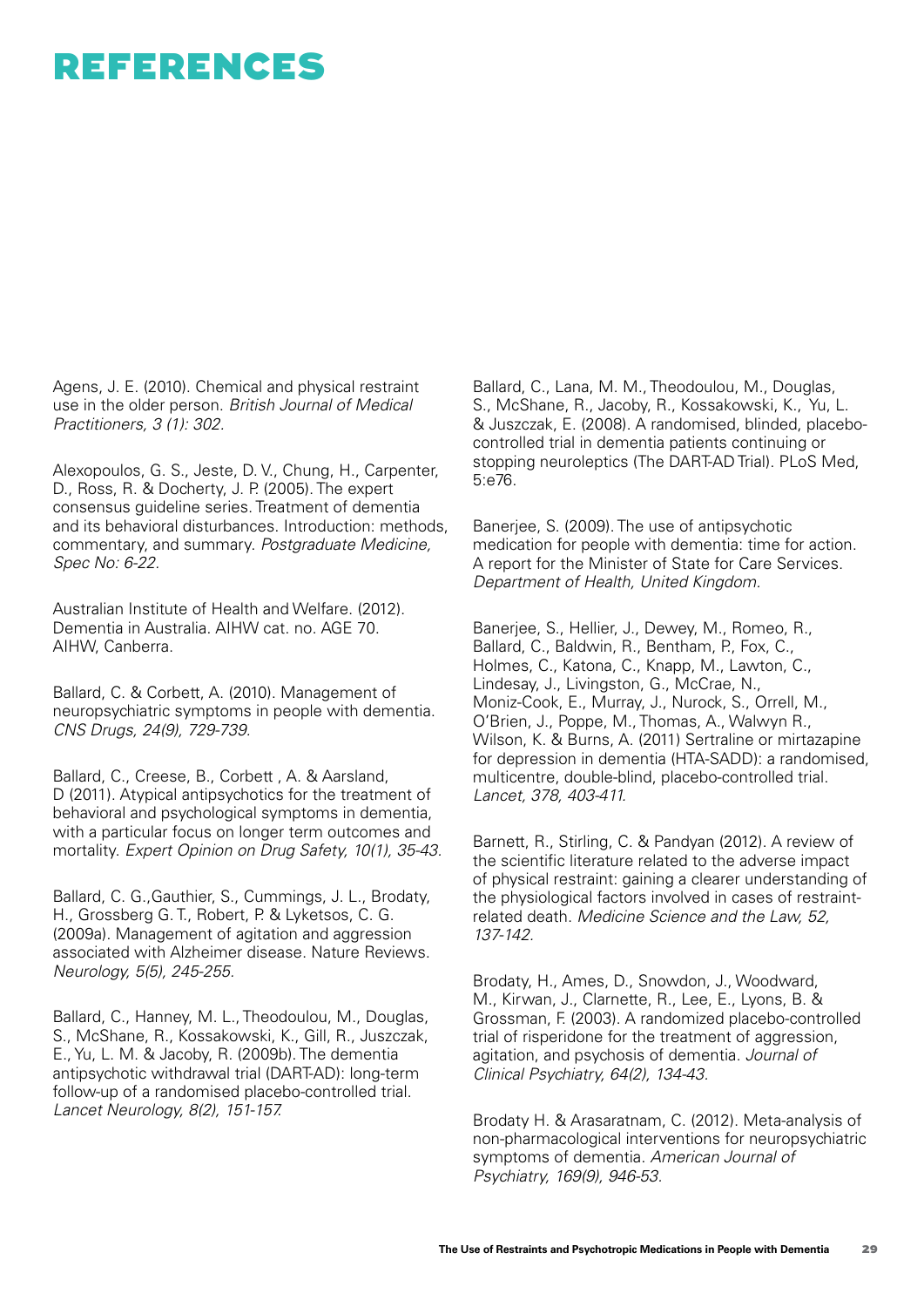Brodaty, H., Draper, B., Saab, D., Low, L. F., Richards, V., Paton, H. & Lie, D. (2001). Psychosis, depression and behavioural disturbances in Sydney nursing home residents: prevalence and predictors. *International Journal of Geriatric Medicine,*  16(5), 451-551.

Brooker, D. (2005). Dementia care mapping: a review of the research literature. *The Gerentologist,*  45(1), 11-18.

Brooker, D. (2004). What is person-centred care in dementia? *Reviews in Clinical Gerontology, 13(3),*  215-222.

Burns, K., Jayasinha, R., Tsang, R., Brodaty, H. (2012). Behaviour management a guide to good practice: managing behavioural and psychological symptoms of dementia. DCRC and DBMAS Commonwealth, Canberra. http://dementiaresearch.com.au/images/ dcrc/output-files/328-2012\_dbmas\_bpsd\_guidelines\_ guide.pdf

Byerly, M., Weber, M., Brooks, D., Snow, L., Worley, M. & Lescouflair, E. (2001). Antipsychotic medications and the elderly: Effects on cognition and implications for use. Drugs and Aging, 18(1), 45-61.

Castle, N. G. (2006). Mental health outcomes and physical restraint in nursing homes. *Administration*  and Policy in Mental Health, 33, 696-704.

Chenoweth, L., King, M. T., Jeon, Y. H. Broadaty, H., Stein-Parbury, J., Norman, R., Haas, M. & Luscombe, G. (2009). Caring for aged dementia care resident study (CADRES) of person-centred care, dementiacare mapping, and usual care in dementia: a clusterrandomised trial. The Lancet Neurology, 8(4), 317-325.

Cohen-Mansfield, J. (2005). Nonpharmacological interventions for inappropriate behaviors in dementia. Alzheimer's Care Quarterly, 6(2), 129-145.

Cohen-Mansfield, J. & Bester, A. (2006). Flexibility as a management principle in dementia care: the Adards example. Gerontologist, 46(14), 540.544.

Declercq, T., Petrovic, M., Azermai, M., Vander Stichele, R., De Sutter, A. I. M., van Driel, M. L., & Christiaens, T. (2013). Withdrawal versus continuation of chronic antipsychotic drugs for behavioural and psychological symptoms in older people with dementia. *Cochrane Database of Systemic Reviews.*

Department of Health and Ageing (2012). Decision Making Tool-Supporting a Restraint-free Environment in Community Aged Care. Commonwealth of Australia.

Devanand, D. P., Mintzer, J., Schultz, S. K., Andrews, H. F., Sultzer, D. L., de la Pana, D., Gupta, S., Colon, S., Schimming, C., Pelton, G. H. & Levin,B. L. (2012). Relapse risk after discontinuation of risperidone in Alzheimer's disease. *The New England Journal of*  Medicine, 367, 1497-1507.

Draper, B., Snowdon, J., Meares, S., Turner, J., Gonski, P., McMinn, B., McIntosh, H., Latham, L., Draper, D. & Luscombe, G. (2000). Case-controlled study of nursing home residents referred for treatment of vocally disruptive behaviour. *International*  Psychogeriatrics, 12, 333-344.

Enberg, J., Castle, N.G., McCaffrey, D. (2008). Physical restraint initiation in nursing homes and subsequent resident health. Gerontologist, 48, 441-52.

Evans, L. K., N. E. Strumpf., Allen-Taylor, S. L., Capezuti, E., Maislin, G. Jacobsen, B. (1997). "A clinical trial to reduce restraints in nursing homes." *Journal of*  American Geriatrics Society, 45: 675-81.

Evans, D., Wood, J. & Lambert, L. (2003). Patient injury and physical restraint: a systematic review. *Journal of*  Advanced Nursing, 41(3), 274-282.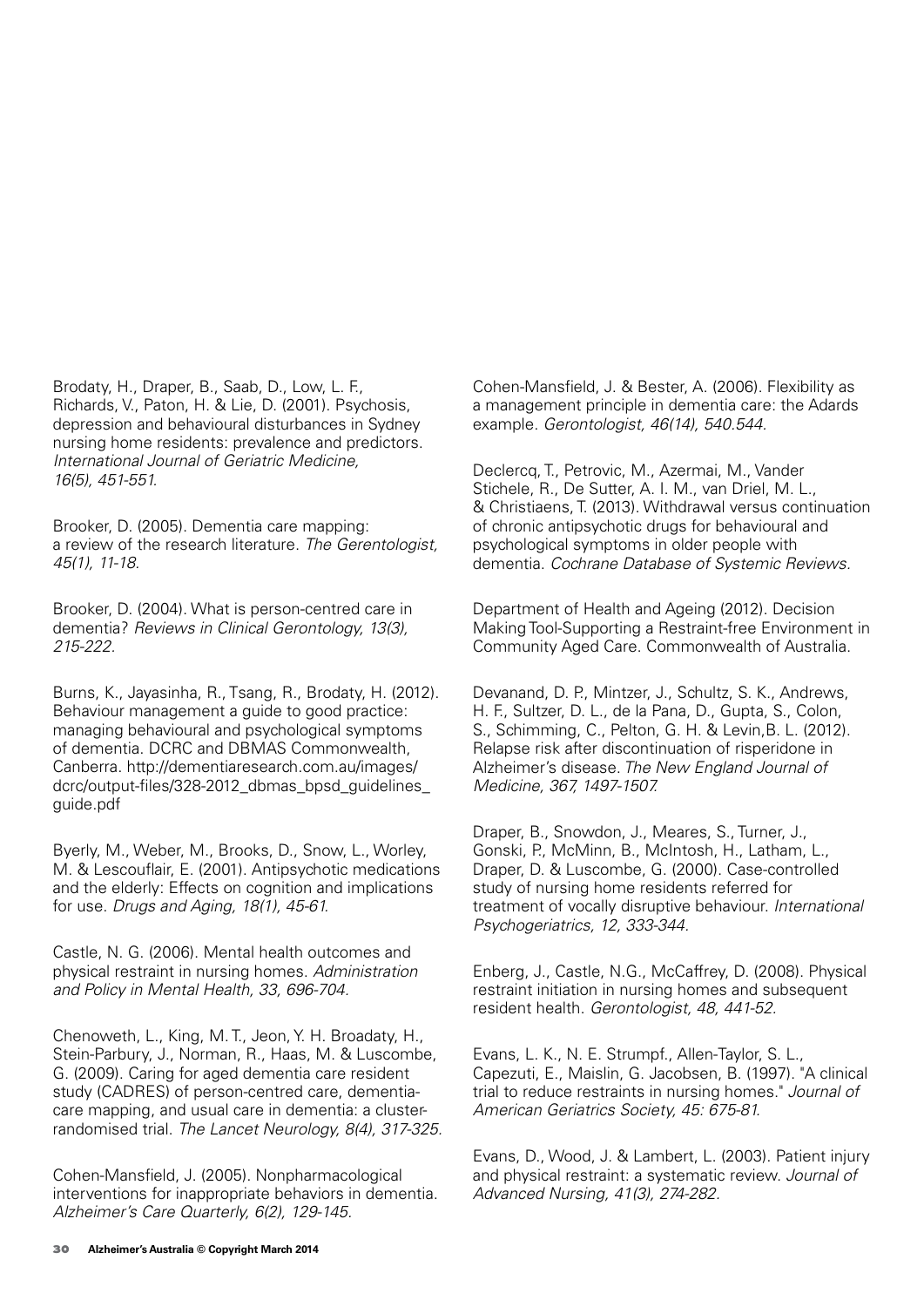Evans D., Wood J., Lambert L., Fitzgerald M. (2002). Physical restraint in acute and residential care. *The JBI database of systematic reviews and implementation*  reports, 5(2), 88-225.

Feng, Z., Hirdes, J. P., Smith, T. F., Finne-Soveri, H., Chi, I., Du Pasquier, J.-N., Gilgen, R., Ikegami, N. & Mor, V. (2009), Use of physical restraints and antipsychotic medications in nursing homes: a crossnational study. *International Journal of Geriatric*  Psychiatry, 24: 1110–1118.

Gastmans, C., & Milisen, K. (2006). Use of physical restraint in nursing homes: clinical ethical considerations. *Journal of Medical Ethics, 32(3),*  148–152.

Gurian, B. S., Baker, E. H., Jacobson, S., Lagerborn, B. & Watts, P. (1990). Informed consent for neuroleptics with elderly patients in two settings. *Journal of the American Geriatrics Society, 38(1),*  37-44.

Hamers, J. P., M. J. Gulpers, & Strik, W. (2004). Use of physical restraints with cognitively impaired nursing home residents. *Journal of Advanced Nursing,*  45(3): 246-51.

Hedges, D., Jeppson, K., & Whitehead, P. (2003). Antipsychotic medication and seizures: A review. Drugs Today, 39(7), 551-7.

Hien, L. T. T., Cumming, R. G., Cameron, I. D., Chen, J. S., Lord, S. R., March, L. M., Schwarz, J., Le Couteur, D. G. & Sambrook, P. N. (2005). Atypical antipsychotic medications and risk of falls in residents of aged care facilities. *Journal of the American*  Geriatric Society, 53(8), 1290-1295.

Hosia-Randell, H. and Pitkälä, K. (2005). Use of psychotropic drugs in elderly nursing home residents with and without dementia in Helsinki, Finland. *Drugs*  and Aging, 22, 793–800.

Husebo, B. S., Ballard, C., Sandvik, R., Nilsen, O. B. & Aarsland, D. (2011). Efficacy of treating pain to reduce behavioural disturbances in residents of nursing homes with dementia: cluster randomized clinical trial. *British*  Journal of Medicine, 343, d4065

Huybrechts, K. F., Gerhard, T., Crystal, S., Olfson, M., Avorn, J., Levin, J., Lucas, J. A. & Schneeweiss, S. (2012). Differential risk of death in older residents in nursing homes prescribed specific antipsychotic drugs: population cohort study. *British Journal of Medicine,*  344, e977.

Hyojeong, K. & Whall, A. (2006). Factors associated with psychotropic drug usage among nursing home residents with dementia. *Nursing Research,*  55(4), 252-8.

Jeon, Y., Merlyn, T. & Chenoweth, L. (2010). Leadership and management in the aged care sector: a narrative synthesis. Australasian Journal of Ageing, 29(2), 54-60.

Katona, C., Chiu, E., Adelman, S., Baloyannis, S., Camus, V., Firmino, H., Gove, D., Graham, N., Ghebrehiwet, T., Icelli, I., Ihl, R., Kalasic, A., Leszek, L., Kim, S., de M Lima, C., Peisah, C., Tataru., N. & Warner, J. (2009). World psychiatric association section of old age psychiatry consensus statement on ethics and capacity in older people with mental disorders. International Journal of Geriatric Psychiatry, 24, 1319- 1324.

Karger, B., Fraccaso, T. & Pfeiffer, H. (2008). Fatalities related to medical restraint devices- asphyxia is a common finding. *Forensic Science International,*  178, 178-184.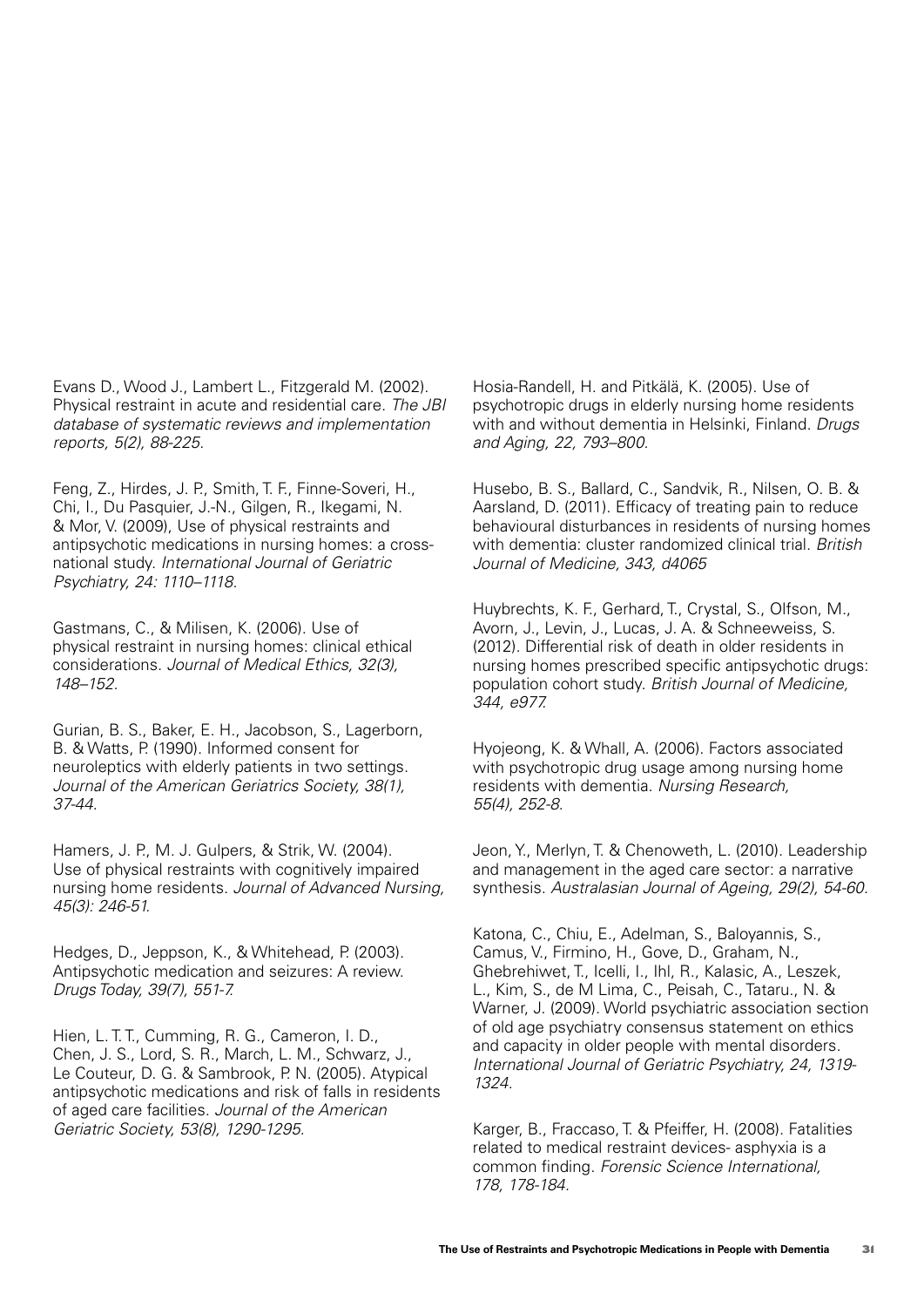Katz, I., Rupnow, M., Kozma, C., & Schneider, L. (2004). Risperidone and falls in ambulatory nursing home residents with dementia and psychosis or agitation: secondary analysis of a double-blind, placebo-controlled trial. *American Journal of Geriatric*  Psychiatry, 12(5), 499-08.

Livingston, G., Johnston, K., Katona, C., Paton, J., Lyketsos, C. G., Old Age Task Force of the World Federation of Biological Psychiatry. (2005). Systematic review of psychological approaches to the management of neuropsychiatric symptoms of dementia. *American Journal of Psychiatry, 162(11),*  1996-2021.

Macfarlane, S., McKay, R. & Looi, J. C. (2012). Limited antidepressant efficacy in depression in dementia, in the context of limited evidence… *Australian and New*  Zealand Journal of Psychiatry, 46(7), 595-597.

Maslow, K. (1994). Current knowledge about special care units: findings of a study by the U.S. Office of Technology Assessment. *Alzheimer Disease and*  Associated Disorders, 8(1), 14-39.

McAuliffe, L., Nay, R., O'Donnell, M., & Fetherstonhaugh, D. (2009) Pain assessment with older people with dementia: literature review. *Journal*  of Advanced Nursing, 65, 2-10.

Moore, K. & Haralambous, B. (2007). Barriers to reducing the use of restraints in residential elder care facilities. Journal of Advanced Nursing, 58: 532-40.

National Prescribing Service (2013). Antipsychotic overuse in dementia — is there a problem. *Health News and Evidence*.

NSW Ministry of Health. (2013). Assessment and management of people with behavioural and psychological symptoms of dementia: a handbook for NSW clinicians. http://www.health.nsw.gov.au/ dementia/Publications/assessment-mgmt-people-bpsd. pdf

O'Connor, D. W., Ames, D., Gardner, B. & King, M. (2009). Psychosocial treatments of psychological symptoms in dementia: a systematic review of reports meeting quality standards. *International*  Psychogeriatrics, 21, 241-251.

O'Connor, D. W., Griffith, J. & McSweeney, K. (2010). Changes to psychotropic medications in the six months after admission to nursing homes in Melbourne, Australia. *International Psychogeriatrics,*  22(7), 1149-1153.

O'Neill, N. & Peisah, C. (2011) Capacity and the law. SydUPLawbk1 (Sydney University Press) http://www. austlii.edu.au/au/journals/SydUPLawBk/2011/1.html

Rakhmatullina, M. Taub, A. & Jacob, T. (2013). Morbidity and mortality associated with the use of restraints: a review of the literature. *The Psychiatric Quarterly,*  84(4):499-512.

Rendina, N., Brodaty, H., Draper, B., Peisah, C., & Brugue, E. (2009). Substitute consent for nursing home residents prescribed psychotropic medication. International Journal of Geriatric Psychiatry, 24(3), *226-31.*

Retsas, A. (1997). The use of physical restraints in Western Australian nursing homes. *Australian Journal*  of Advanced Nursing, 14 (3): 33-9.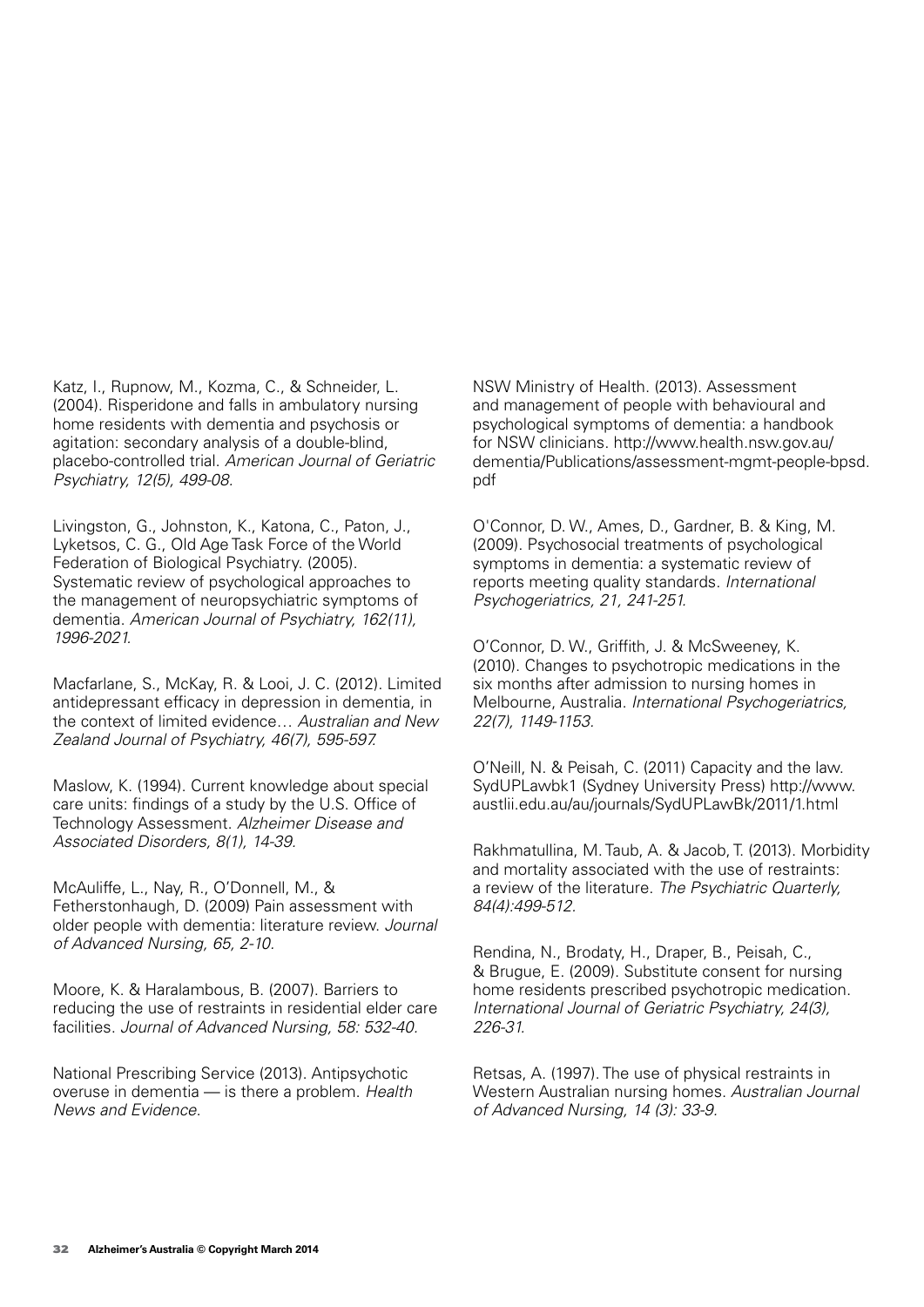Retsas, A. P. (1998). Survey findings describing the use of physical restraints in nursing homes in Victoria, Australia. *International Journal of Nursing Studies.*  35184-191.191

Retsas, A. P. & Crabbe, H. (1997). Breaking loose. Use of physical restraints in nursing homes in Queensland, Australia. *Collegian (Royal College of Nursing,*  Australia), 4(4): 14-21.

Retsas, A. P. & Crabbe, H. (1998). Use of physical restraints in nursing homes in New South Wales, Australia. *International Journal of Nursing Studies,*  35(3): 177-83.

Rochon, P. A., Stukel, T. A., Bronskill, S. E., Gomes,T., Sykora, K., Wodchis, W. P., Hillmer, M., Kopp, A., Gurwitz, J. H. & Anderson, G. M. (2007). Variation in nursing home antipsychotic prescribing rates. *Archives*  of Internal Medicine, 167(7), 676-83. Rodney, V. (2000). Nurse stress associated with aggression in people with dementia: its relationship to hardiness, cognitive appraisal and coping. *Journal of Advanced Nursing, 3,*  172-180.

Runci, S.J., Redman, J.R. & O'Connor, D.W. (2005). Language use of older Italian-Background persons with dementia in mainstream and ethno-specific residential care. International Psychogeriatrics, 17, 699-708.

Schneider, L. Dagerman, K. & Insel, P. (2006). Efficacy and adverse effects of atypical antipsychotics for dementia: Meta-analysis of randomized, placebocontrolled trials. *American Journal of Geriatric*  Psychiatry, 14(3), 191-210.

Selbaek, G., Engedal, K., Benth, J. S. & Bergh, S. (2014) The course of neuropsychiatric symptoms in nursing-home patients with dementia over a 53-month follow-up period. *International*  Psychogeriatrics, 26:81-91.

Snowdon, J., Galanos, D., & Vaswani, D. (2011). A 2009 survey of psychotropic medication use in Sydney nursing homes. *Medical Journal of*  Australia,194(5), 270-1.

Tang, W., Chow, Y. & Koh, S. (2012). The effectiveness of physical restraints in reducing falls among adults in acute care hospitals and nursing homes: a systematic review. *The JBI database of systematic reviews and*  implementation reports, 10(5).

Todd, J. F., Ruhl, C. E., & Gross, T. P. (1997). Injury and death associated with hospital bed side-rails; reports to the US Food and Drug Administration from 1985-1995. American Journal of Public Health, 87(10), 1675-1677.

Weaver, J. & Peisah, C. (2013). Circles of care: changing care culture to person-centred care in residential care facilities (unpublished manuscript, submitted).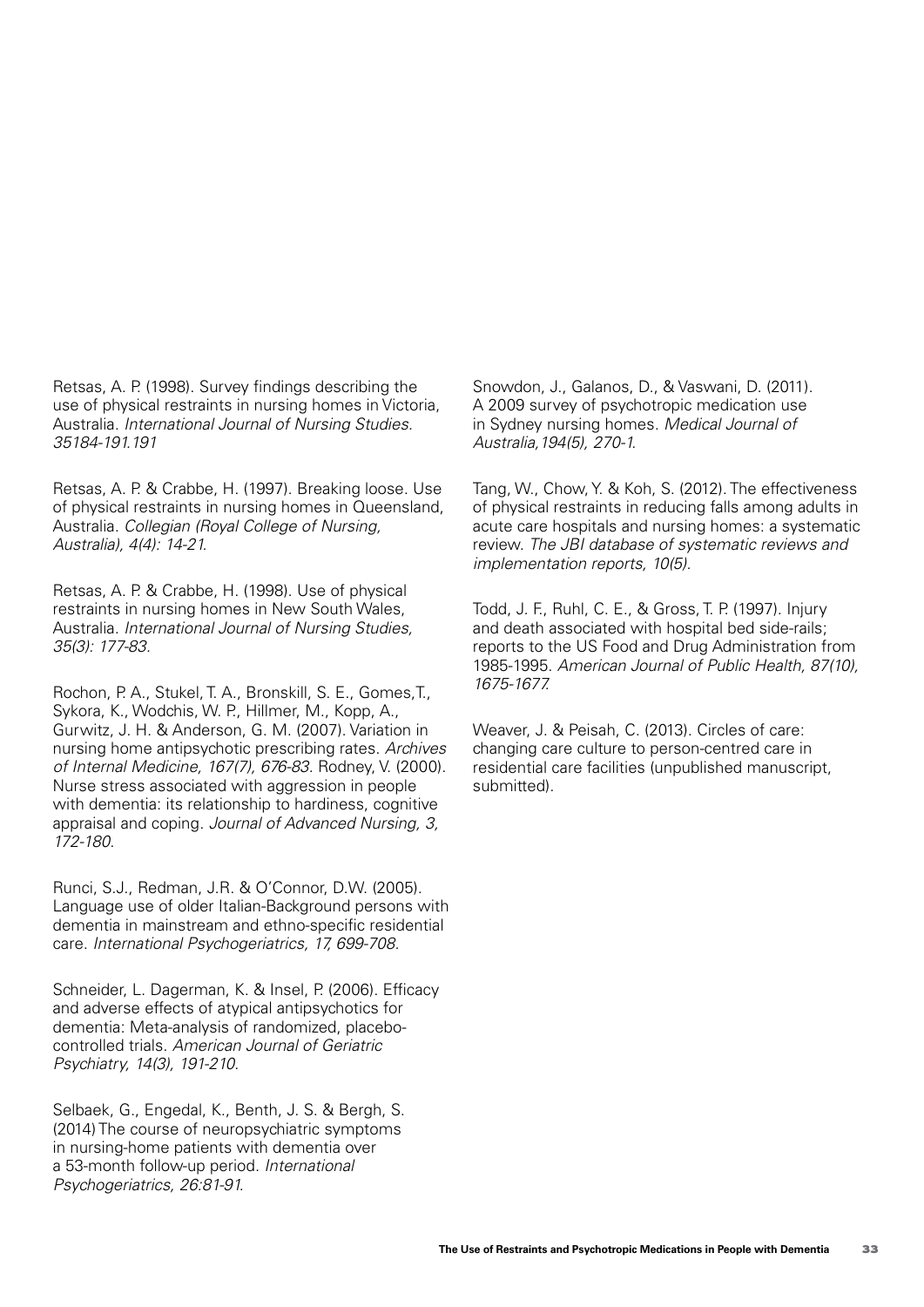### Alzheimer's Australia **PUBLICATIONS**

#### **Quality Dementia Care Series**

- 1. Practice in Residential Aged Care Facilities, for all **Staff**
- 2. Practice for Managers in Residential Aged Care **Facilities**
- 3. Nurturing the Heart: creativity, art therapy and dementia
- 4. Understanding Younger Onset Dementia
- 5. Younger Onset Dementia, a practical guide
- 6. Understanding Dementia Care and Sexuality in Residential Facilities
- 7. No time like the present: the importance of a timely dementia diagnosis

#### **Papers**

- 1. Dementia: A Major Health Problem for Australia. September 2001
- 2. Quality Dementia Care. February 2003
- 3. Dementia Care and the Built Environment. June 2004
- 4. Dementia Terminology Framework. December 2004
- 5. Legal Planning and Dementia. April 2005
- 6. Dementia: Can It Be Prevented? August 2005 (superceded by paper 13)
- 7. Palliative Care and Dementia. February 2006
- 8. Decision Making in Advance: Reducing Barriers and Improving Access to Advanced Directives for People with Dementia. May 2006
- 9. 100 Years of Alzheimer's: Towards a World without Dementia. August 2006
- 10. Early Diagnosis of Dementia. March 2007
- 11. Consumer-Directed Care A Way to Empower Consumers? May 2007
- 12. Dementia: A Major Health Problem for Indigenous People. August 2007.
- 13. Dementia Risk Reduction: The Evidence. September 2007
- 14. Dementia Risk Reduction: What do Australians know? September 2008
- 15. Dementia, Lesbians and Gay Men November 2009
- 16. Australian Dementia Research: current status, future directions? June 2008
- 17. Respite Care for People Living with Dementia. May 2009
- 18. Dementia: Facing the Epidemic. Presentation by Professor Constantine Lyketsos. September 2009
- 19. Dementia: Evolution or Revolution? Presentation by Glenn Rees. June 2010
- 20.Ethical Issues and Decision-Making in Dementia Care. Presentation by Dr Julian Hughes. June 2010
- 21. Towards a National Dementia Preventative Health Strategy. August 2010
- 22.Consumer Involvement in Dementia Research. September 2010
- 23.Planning for the End of Life for People with Dementia Part 1. March 2011
- 24.Timely Diagnosis of Dementia: can we do better? September 2011
- 25.National Strategies to Address Dementia October 2011
- 26.Evaluation of NHMRC data on the funding of Dementia Research in Australia March 2012
- 27. Alzheimer's Organisations as agents of change April 2012
- 28.Exploring Dementia and Stigma Beliefs June 2012
- 29.Targeting Brain, Body and Heart for Cognitive Health and Dementia Prevention September 2012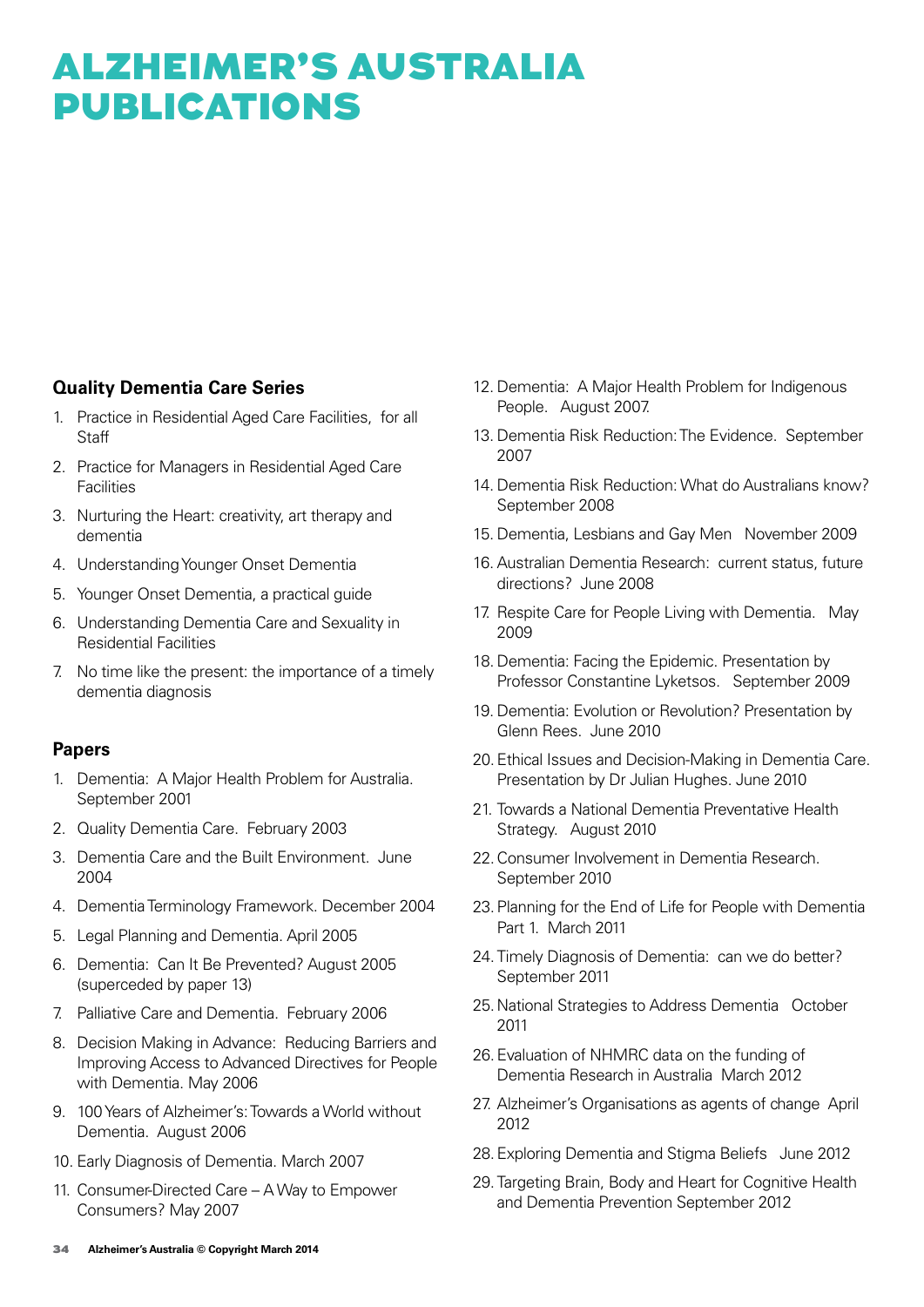- 30.Modelling the Impact of Interventions to Delay the Onset of Dementia in Australia November 2012
- 31. Dementia Friendly Societies: The Way Forward May 2013
- 32.Cognitive Impairment Symbol: Creating dementia friendly organisations May 2013
- 33.Respite Review Policy Paper May 2013
- 34.Wrestling with Dementia and Death June 2013
- 35.Models of Dementia Care: Person-Centred, palliative and supportive June 2013
- 36.Physical Activity for Brain Health and Fighting Dementia September 2013
- 37. Quality of Residential Aged Care: The Consumer Perspective November 2013

#### **Reports commissioned from Access Economics**

The Dementia Epidemic: Economic Impact and Positive Solutions for Australia. March 2003

Delaying the Onset of Alzheimer's Disease: Projections and Issues. August 2004

Dementia Estimates and Projections: Australian States and Territories. February 2005

Dementia in the Asia Pacific Region: The Epidemic is Here. September 2006

Dementia Prevalence and Incidence Among Australian's Who Do Not Speak English at Home. November 2006

Making choices: Future dementia care: projections, problems and preferences. April 2009

Keeping dementia front of mind: incidence and prevalence 2009-2050. August 2009

Caring places: planning for aged care and dementia 2010- 2050. July 2010

Dementia Across Australia 2011-2050. September 2011

#### **Other Papers**

Dementia Research: A Vision for Australia. September 2004

National Consumer Summit on Dementia Communique. October 2005

Mind Your Mind: A Users Guide to Dementia Risk Reduction 2006

Beginning the Conversation: Addressing Dementia in Aboriginal and Torres Strait Islander Communities. November 2006

National Dementia Manifesto 2007-2010

In Our Own Words, Younger Onset Dementia. February 2009

National Consumer Summit Younger Onset Dementia Communique. February 2009

Dementia: Facing the Epidemic. A vision for a world class dementia care

system. September 2009

Younger Onset Dementia: A New Horizon, National Consumer Summit March 2013

Fight Dementia Campaign Election 2013 Updated February 2014

These documents and others available on **www.fightdementia.org.au**